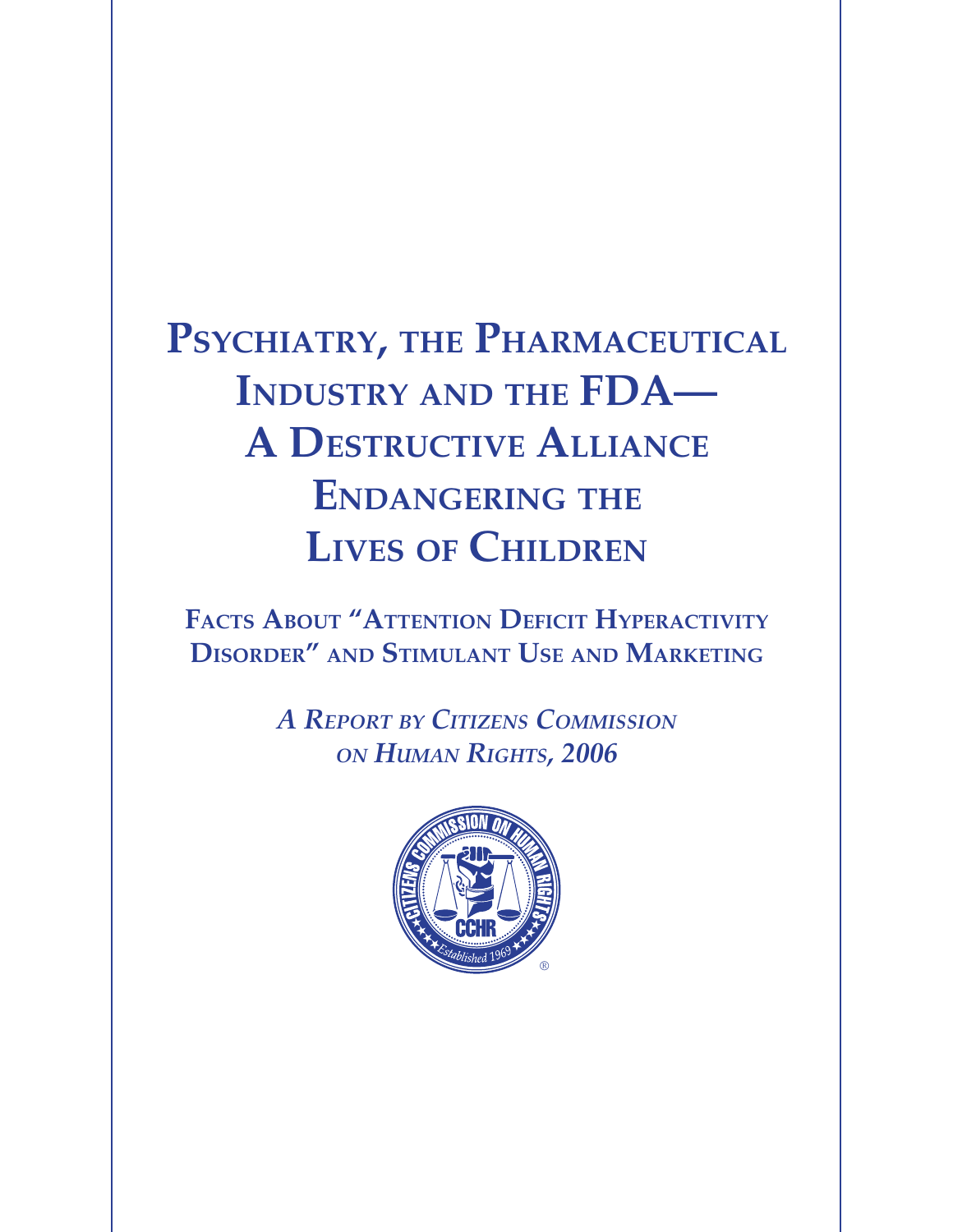

## CONTENTS

| <b>EXECUTIVE SUMMARY</b>                   |    |
|--------------------------------------------|----|
| A BRIEF HISTORY OF "ADHD"                  | 6  |
| MENTAL DISORDERS ARE NOT MEDICAL ILLNESSES | 9  |
| <b>DRUG EFFECTS</b>                        | 10 |
| <b>THE ALTERNATIVES</b>                    | 13 |
| CITIZENS COMMISSION ON HUMAN RIGHTS        | 15 |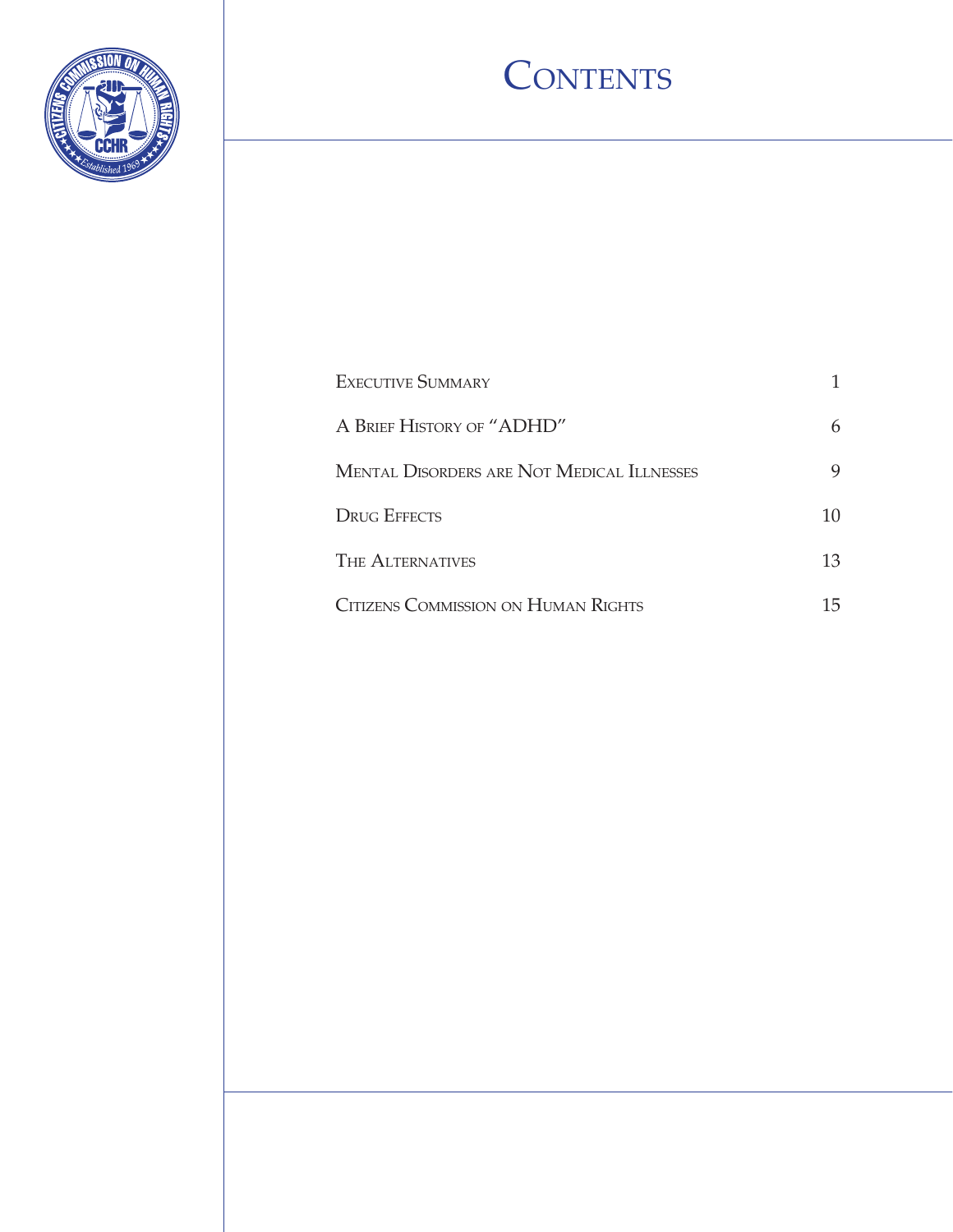### Executive Summary

#### **Introduction**

The alliance between members of the American Psychiatric Association, pharmaceutical companies and the Food and Drug Administration (FDA) is placing millions of children's lives at risk. The FDA is relying upon psychiatric theories about "mental disorders" and, in doing so, is not protecting the public health of American citizens. It is negligent in not banning the use of potentially life-threatening stimulants and other powerful drugs for conditions that cannot be medically or scientifically substantiated as physical abnormalities. Prescribing stimulants—which damage the body and put children at risk of hallucinations, psychosis, strokes, heart attacks and sudden death—is as negligent as prescribing dangerous chemotherapy to someone who has no physical evidence of cancer cells.

The FDA needs to invoke the same power it used in 1979 to eliminate the promotion of Minimal Brain Dysfunction (MBD)—the forerunner of "Attention Deficit Disorder" (ADD) and "Attention Deficit Hyperactivity Disorder" (ADHD)—as a diagnostic term in advertising. It must prohibit pharmaceutical advertising that ADD and ADHD are "diseases," "illnesses" or "neurobiological disorders" or to promote drug therapy for these directly to the public.

Under Title 21, Code of Federal Regulations (CFR), Section 202.1, prescription drug advertising cannot be false or misleading, cannot omit material facts, and must present a fair balance between effectiveness and risk information. Broadcast advertising must disclose the most significant risks that appear in the labeling. Currently, the FDA does not give prior approval for such advertising.

One form of advertising known as "help-seeking" ads discusses a "disease" or "condition" and advises the audience to "see your doctor" for possible treatments. Because no drug product is mentioned or implied, this type of ad is not considered to be a drug ad and the FDA does not regulate it. $1$  It is fraudulent advertising that a "psychiatric disorder" is a disease, caused by a chemical imbalance or is a neurobiological condition. For example, a May 6, 2004, Shire Pharmaceuticals Group PR Newswire about Adderall XR, falsely purported that ADHD is a neurobiological disorder."

The evidence shows the contrary. The 1998 National Institutes of Health's "Consensus Conference on the Diagnosis and Treatment of ADHD" concluded that there is no "independent, valid test for ADHD; there are no data to indicate that ADHD is due to a brain malfunction" and "our knowledge about the cause or causes of ADHD remains speculative [theoretical]."2 The Surgeon General's 1999 Report on Mental Health, the National Institutes of Health and the American Academy of Pediatrics Clinical Practice Guideline for ADHD, do not confirm or state that ADHD is a "neurobiological disorder." A 1995 U.S. Drug Enforcement Administration (DEA) report said, "[D]espite the frequent reference to ADHD as a neurobiological disorder, the cause of ADHD remains unknown."3 Even the FDA's website has stated: "There is no biological test for ADHD."4 To make claims to the opposite is fraudulent and violates parents' rights to full informed consent.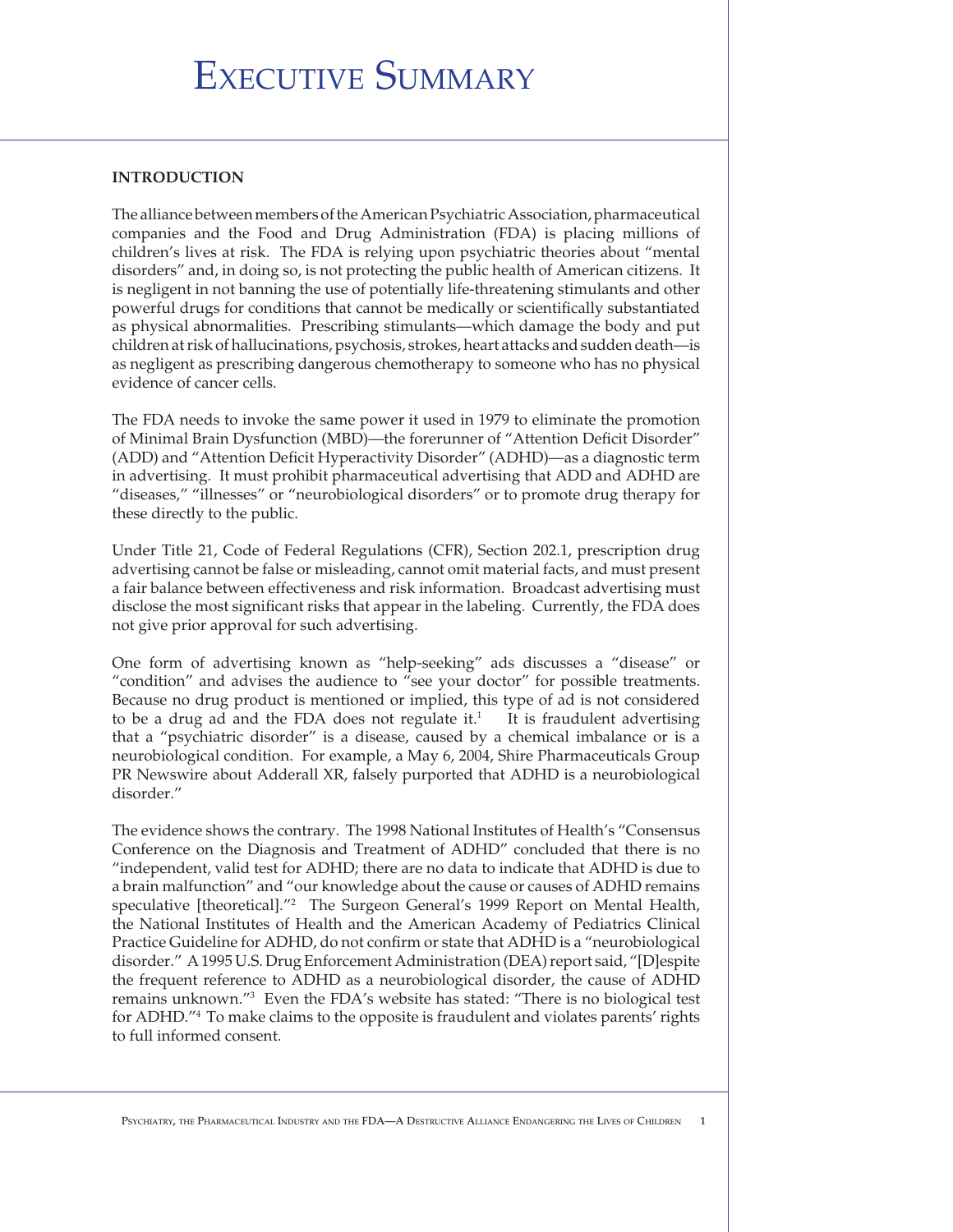

The federal regulations need to be amended to create provisions both to require approval of drug ads prior to their dissemination and to prohibit false claims about "mental disorders" that are largely based on the American Psychiatric Association's (APA) *Diagnostic and Statistical Manual of Mental Disorders* (*DSM*). The APA's website fraudulently promotes mental disorders as "illness that affects or is manifested in a person's brain." It claims that medication "may correct imbalances in brain chemistry that are thought to be involved in some mental disorders." Despite the investment of hundreds of millions of dollars by pharmaceutical companies to support this claim, they and the APA have been unable to prove this theory.

Agencies similar to the FDA in other countries have taken steps to stop such false advertising. In 2003, the Irish Medical Board (equivalent of the FDA in Ireland) banned the manufacturer of the antidepressant Paxil, GlaxoSmithKline, from claiming in advertising or patient information leaflets that Paxil corrects a chemical imbalance in the brain.<sup>5</sup>

Similarly, in 2002, the Netherlands Advertisement Code Commission (NACC) ordered the country's Brain Foundation to stop advertising or promoting that ADHD is a neurobiological condition or brain dysfunction, ruling that this is misleading. Data presented to show that ADHD was a mental *disease* was not convincing and the NACC ordered the Brain Foundation to cease false claims to the contrary in its advertising.6

In light of the lethal risks associated with stimulants and other drugs offered to "treat" ADHD, parents should file civil and criminal complaints if their child has been damaged or killed by these drugs. Parents should include as defendants in their lawsuits the treating psychiatrist or doctor, the APA and colleges that misleadingly train medical students that ADD and ADHD are medical conditions.

#### **Facts**

1. On March 22 and 23, 2006, FDA advisory panels held hearings into the risk of stimulants prescribed for the treatment of so-called ADHD. In February 2006, another FDA advisory panel had held a hearing into the use of ADHD stimulants and urged the FDA to issue its strongest "black box" warning that the drugs could cause heart attacks, strokes and sudden death.7 Dr. Steven Nissen, a cardiologist from the prestigious Cleveland Clinic and member of this Advisory Committee, called the widespread use of stimulants to treat ADHD a "potential public health crisis." The FDA said it had received reports of about 25 deaths linked to the drugs and a larger number of cases involving serious consequences, such as heart attacks.<sup>8</sup>

2. In fact, between 1990 and 2000, 569 children were reported hospitalized—38 with life-threatening problems—because of health concerns related to stimulant side effects. In that time, 186 deaths related to methylphenidate (Ritalin) use were reported to the FDA's MedWatch program (MedWatch is a voluntary reporting program of adverse drug reactions).<sup>9</sup>

2 Psychiatry, the Pharmaceutical Industry and the FDA—A Destructive Alliance Endangering the Lives of Children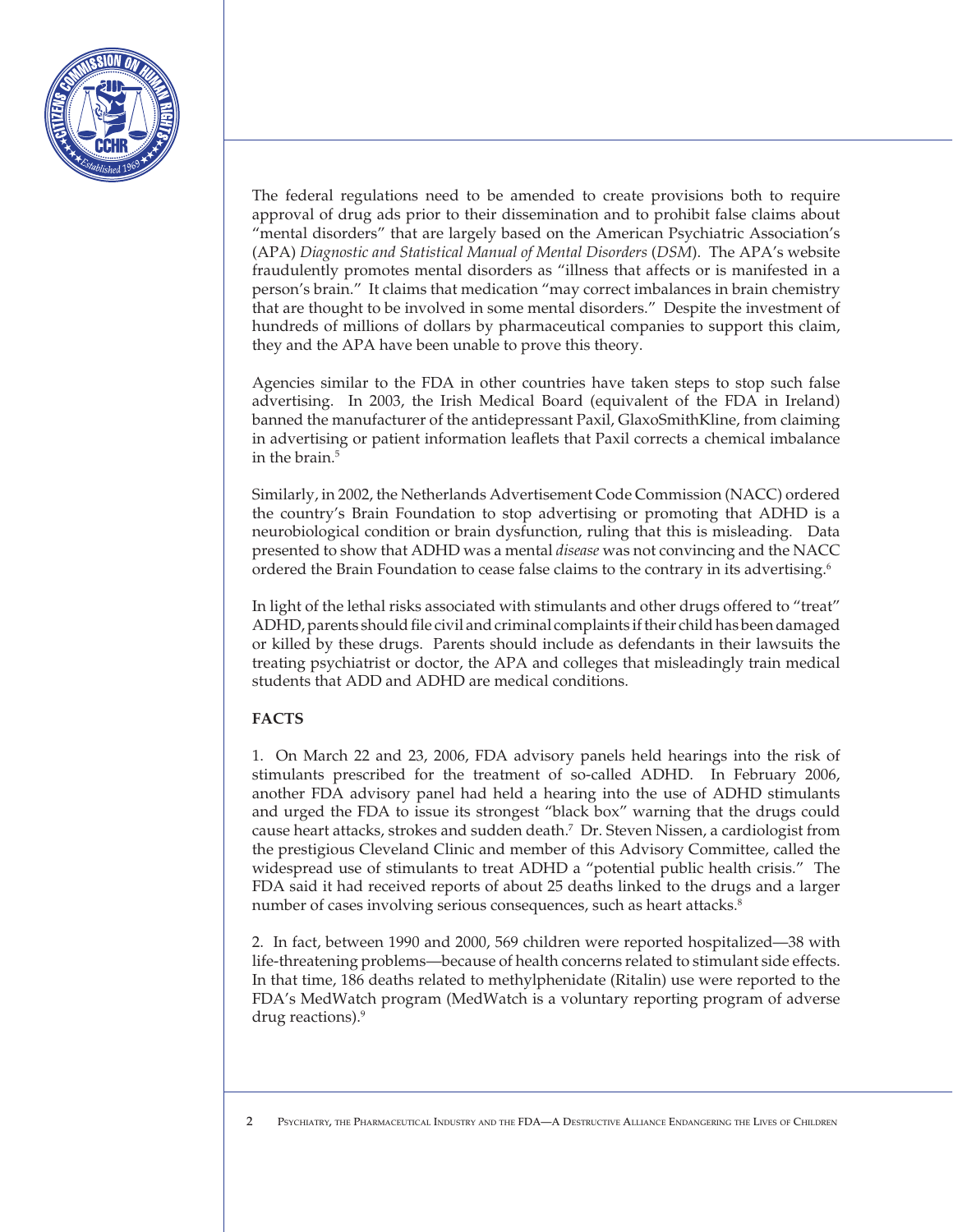3. On March 27, 2006, it was announced that the Therapeutic Goods Administration, Australian equivalent to the FDA, is reviewing adverse reaction reports of children as young as five suffering strokes, heart attacks, hallucinations and convulsions after taking prescribed stimulants. In reviewing nearly 400 adverse reactions to ADHD drugs, cases include the sudden death of a 7 year old and a 5 year old that suffered a stroke after taking Ritalin.10

4. Other dangerous side effects of ADHD drugs reported by the FDA include psychosis and hallucinations. Children under the age of 10 reported they saw or felt bugs, snakes and worms crawling on them.11 From January 2000 to June 30, 2005, almost 1,000 reports of psychosis or mania were reported linked to stimulants. One stimulant, Adderall, already has a black box warning relating to sudden death and serious cardiovascular (heart) events caused by the drug.<sup>12</sup> The non-stimulant drug Strattera carries a black box warning about suicidal risk.

5. In October 2005, the FDA gave conditional approval of the drug Sparlon (modafinil) for treatment of ADHD. Yet, the drug is known to cause a potential fatal skin disease that produces widespread blistering and rashes, as well as mania and aggression. On March 23, 2006, the FDA's Pharmacalogic Drugs Advisory Committee voted not to recommend FDA approval of Sparlon for ADHD but requested that the manufacturer collect additional data to support safety and effectiveness for use in children with ADHD. This is grossly inappropriate. The drug should not be tested on or even be considered for pediatric use. All ADHD stimulants are so dangerous that they warrant a ban for use in children and adolescents.<sup>13</sup>

6. Protecting their own interests, in March, 2006, psychiatrists urged the FDA not to issue black box warnings on all stimulants. In 2004, the FDA placed a black box warning on antidepressants because of the risk of suicide in persons under 18 years old taking them. Since then, there has been a 25% drop in adolescents being prescribed the potentially lethal drugs—more than 400,000 youngsters. This represents a threat to a multi-billion dollar drug empire. Stimulants for children are already a \$1.3 billion a year industry and a black box warning, while it could save children's lives, would lose the industry millions of dollars. Indeed, the FDA's Advisory Committee rejection of Sparlon triggered the manufacturer to lower its yearly sales estimate by \$100 million.<sup>14</sup>

7. In not issuing the strongest warning—short of banning the drugs—the FDA is allowing the prescription of deadly drugs for a condition—ADHD—that has no medical or scientific merit. Pediatric neurologist Fred Baughman, Jr., says that to claim that ADD or ADHD are actual diseases "like diabetes or cancer" and that Ritalin (or any stimulant) prescribed for them is "safe and effective" is "untrue and fraudulent."15

8. When information about antidepressant dangers was finally released in 2003- 2004, consumers learned a little known fact. The psychiatric theory that a "chemical imbalance" causes "depression" requiring the drugs to "balance it out" was false nothing more than drug-industry fabricated marketing to convince people their problems were medically based and increase sales of drugs. Faced with media exposure of this, in 2005, Dr. Steven Sharfstein, President of the American Psychiatric Association admitted that no "clean cut lab test" exists to determine such a chemical imbalance.

PSYCHIATRY, THE PHARMACEUTICAL INDUSTRY AND THE FDA—A DESTRUCTIVE ALLIANCE ENDANGERING THE LIVES OF CHILDREN 3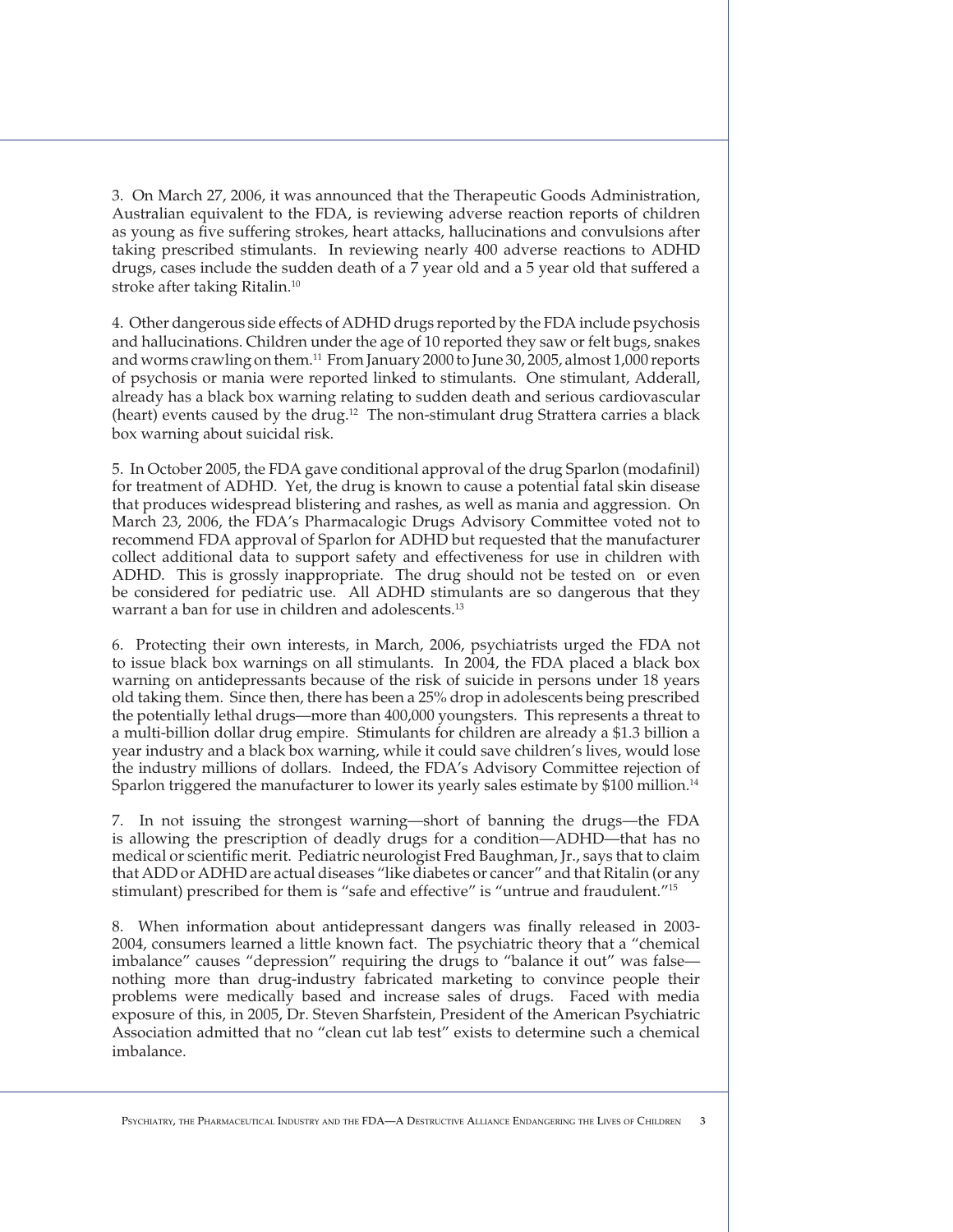

9. Similarly, claims that ADHD or "learning disorders" are neurobiological or chemically based is fraud. There are no blood tests, x-rays or other physical tests that can be conducted to diagnose or physically determine the existence of them. In 1987, American psychiatrists voted on a series of symptoms, calling them ADHD and inserted them into the *Diagnostic and Statistical Manual of Mental Disorders* (*DSM*) in order *to bill* insurance companies for their treatment.

10. Prescribing stimulants for ADHD is like administering chemotherapy when no cancer has been found. Chemotherapy breaks down cells not only in cancer but also in healthy blood, the mouth, intestines, nose, nails and hair and places these at serious risk of damage.<sup>16</sup> Ritalin or other stimulants do not correct or break down any deficiency or disease in the body. They "control" a child's behavior while damaging his body—causing brain shrinkage, stunted growth, blood pressure and pulse changes, abdominal pain, weight loss and toxic psychosis.

11. John Breeding, Ph.D., author of *The Wildest Colts Make the Best Horses*, makes a similar analogy: "The fact that psychiatrists treat unproven illnesses may be their most distinguishing difference relative to colleagues in other branches of medicine. Imagine what it might be like if the practice of oncology [the branch of medicine that is concerned with the study and treatment of tumors] involved oncologists offering their assortment of chemotherapies based on their observations and opinions of a patient's behavior and language…. Might it not happen that a much greater number of cancer patients would balk at [refuse] taking the chemicals if their doctor could show no physical evidence of disease?"17 This is the threat that psychiatrists face if parents are fully informed of the fact that there is no evidence of disease in ADHD.

12. ADHD prescriptions have escalated in the U.S. because of FDA-approved directto-consumer marketing of psychiatric and other drugs in 1997. The prescriptions went from 15 million in 1997 to 20.6 million in 2001—a 37% increase.18

13. Psychologist Nancy Ostrove is the Director of Risk Communication in the FDA's Office of Planning and, until 2002, was Deputy Director of the Division of Drug Marketing, Advertising, and Communications of the Center for Drug Evaluation and Research of the FDA. She was a lead developer of the FDA's direct-to-consumer policies. Prior to taking this position she was a Regulatory Liaison for Eli Lilly & Co., manufacturer of Prozac and Strattera, and was responsible for developing, consulting on and supporting interactions between the company and the FDA.19 She was a member of the panel of the FDA Public Hearing held into "Direct-to-Consumer Promotion" in 1995, which led to the approval in 1997 of drug marketing direct to the public.<sup>20</sup>

14. In 2005, more than 210 professors from U.S. medical schools endorsed a statement that "direct-to-consumer marketing of prescription drugs should be prohibited." The endorsers included prominent medical school professors from Harvard, Johns Hopkins, University of Pennsylvania, Stanford, Yale, Duke, University of California at San Francisco, as well as two former editors-in-chief of the *New England Journal of Medicine*. 21 The FDA ignored these pleas.

4 Psychiatry, the Pharmaceutical Industry and the FDA—A Destructive Alliance Endangering the Lives of Children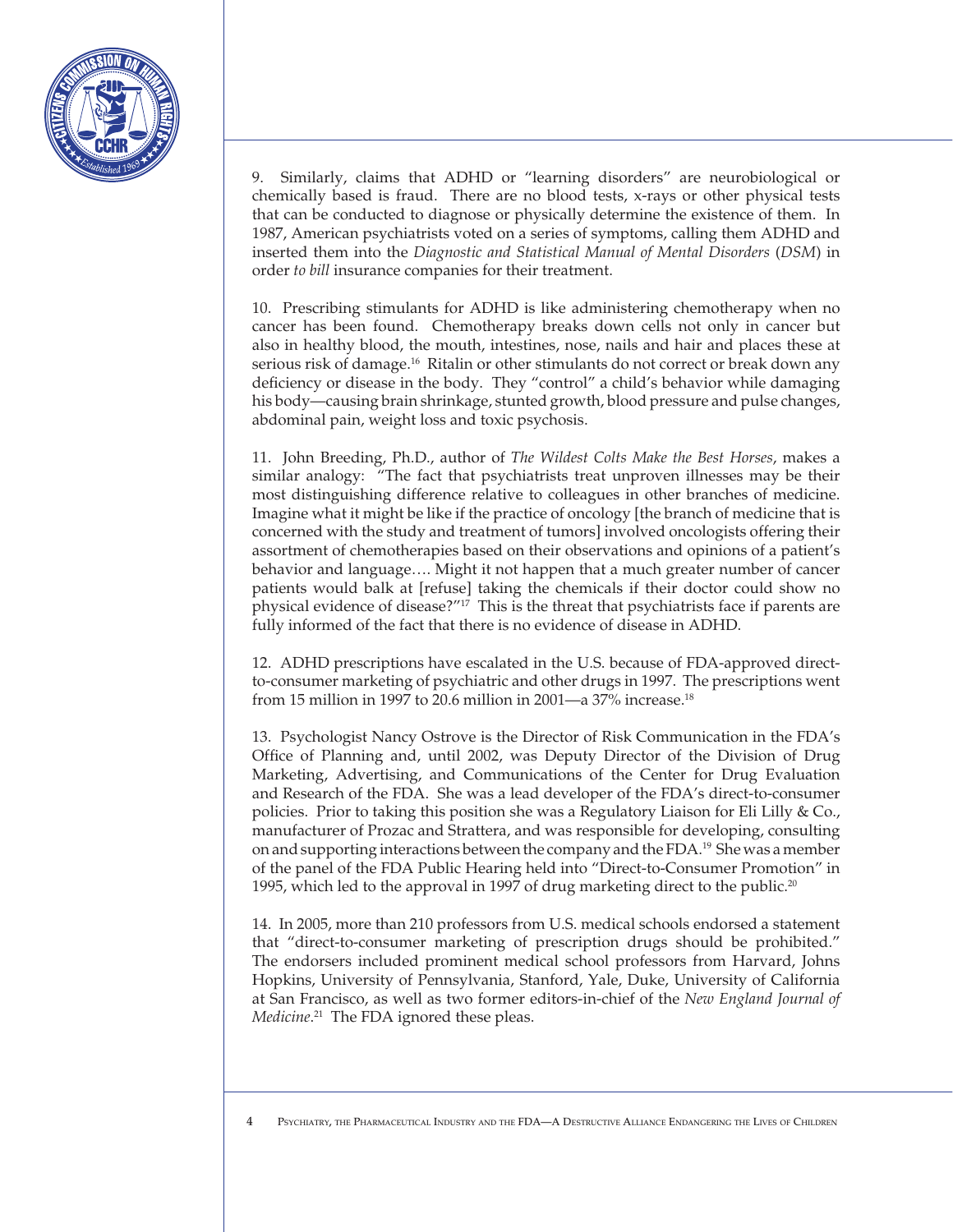15. The FDA's Mission Statement states: "The FDA is responsible for protecting the public health by…helping the public get the accurate, *science-based information* they need to use medicines and foods to improve their health." Clearly, influenced by psychiatric and pharmaceutical interests, this duty is being undermined.

#### **Recommendations**

For the safety and security of children and others:

- 1. Stimulant use for children and adolescents should be prohibited;
- 2. Direct-to-consumer drug advertising should be stopped;

3. Regulations should prevent pharmaceutical companies, psychiatric associations and their advocacy groups from promoting mental "disorders" as neurobiological diseases or the result of any chemical or other physical cause;

4. Black box warnings should be required for all stimulants where these are prescribed for adults.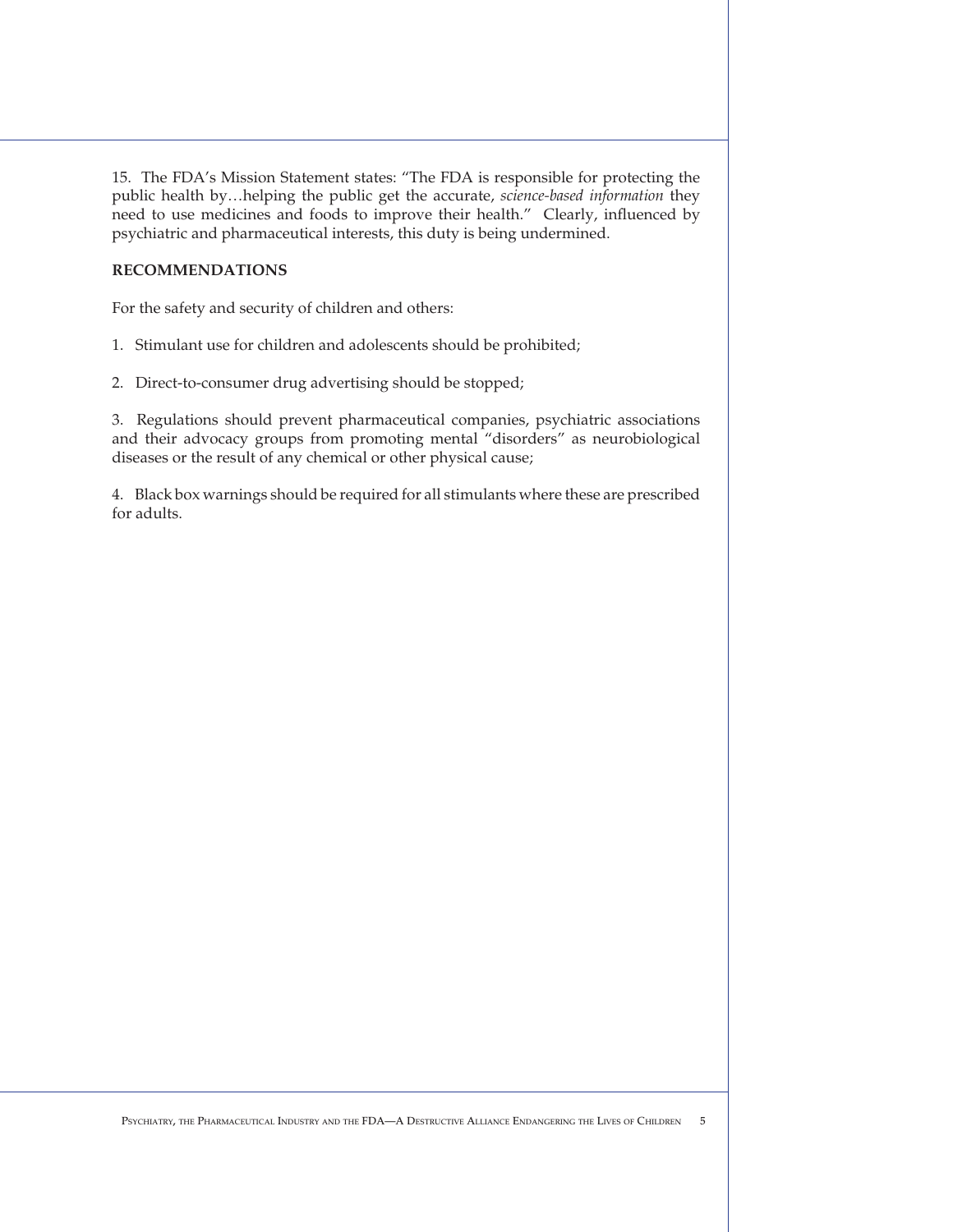## A BRIEF HISTORY OF "ADH



Attention Deficit Disorder (ADD) and Attention Deficit Hyperactivity Disorder (ADHD) are not medical conditions. Contrary to psychiatric claims, a brain disease or chemical imbalance of the brain does not cause these "disorders" and, therefore, "medication" cannot resolve the apparent problem. The diagnoses are based on a subjective list of behaviors that were voted on by members of the American Psychiatric Association to be called a "mental disorder" to include in their insurance billing manual, the *Diagnostic and Statistical Manual of Mental Disorders* (*DSM*).

The symptoms include, "fails to give close attention to details or makes careless mistakes in schoolwork or other tasks; is messy or careless; has difficulty sustaining attention in tasks or play activities; doesn't seem to listen; fails to "complete schoolwork, chores, or other duties;" fidgets, squirms in seat; leaves seat in classroom or in other situations in which remaining seated is expected; runs about or climbs excessively; has difficulty playing; is often "on the go;" talks excessively; butts into other people's conversations.22

Dr. Brian Kean, a special education lecturer from the Southern Cross University in New South Wales, Australia, says that this is simply displaying normal developmental behavior.23

Over 100 years ago, children who could not sit still were called "fidgety Phils" and thus began the concept that disruptive behavior was a "disorder." In 1902, a set of behavior difficulties was described following research of 20 children who were "defiant, excessively emotional, passionate, lawless, [and] spiteful…."24

It wasn't until 1937, when a Dr. Charles Bradley tried to determine what caused these delinquent behaviors in boys, that stimulants and amphetamines were prescribed to calm the boys' disruptive tendencies. Trying to explain this in biological terms, the first generation of drugs to treat so-called hyperactivity was born.25

By the 1950s, brain damage was thought to be a potential cause of children's unruly or "abnormal" behavior. This was termed Minimal Brain Dysfunction (MBD). However, by the 1960s it was clear that there was no evidence linking brain damage to MBD.<sup>26</sup> Still, the stimulant Ritalin was approved for its treatment. In 1963, a U.S. Public Health Service and National Society for Crippled Children and Adults sponsored a seminar on the "Child with Minimal Brain Dysfunction." The seminar's report expanded the term to apply to every conceivable behavioral characteristic and "effectively threw wide the doors for the indiscriminate drugging of hundreds of thousands of normal but perhaps mischievous children…," reported Richard Hughes and Robert Brewin in their compelling book, *The Tranquilizing of America*. 27

Out of this seminar came a task force, headed by Sam D. Clements, a psychologist at the University of Arkansas Medical Center, who later became a paid consultant for Ciba Geigy (now called Novartis), the manufacturer of Ritalin, and wrote the company's handbook on MBD. Clement's task force in 1966 provided an all-inclusive definition of MBD to identify "children of near average, average, or above average intelligence with certain learning or behavioral disabilities ranging from mild to severe…." The task force provided 99 symptoms to "help" doctors and teachers to detect these otherwise normal children, including short attention span, slowness in reading, spelling and

<sup>6</sup> Psychiatry, the Pharmaceutical Industry and the FDA—A Destructive Alliance Endangering the Lives of Children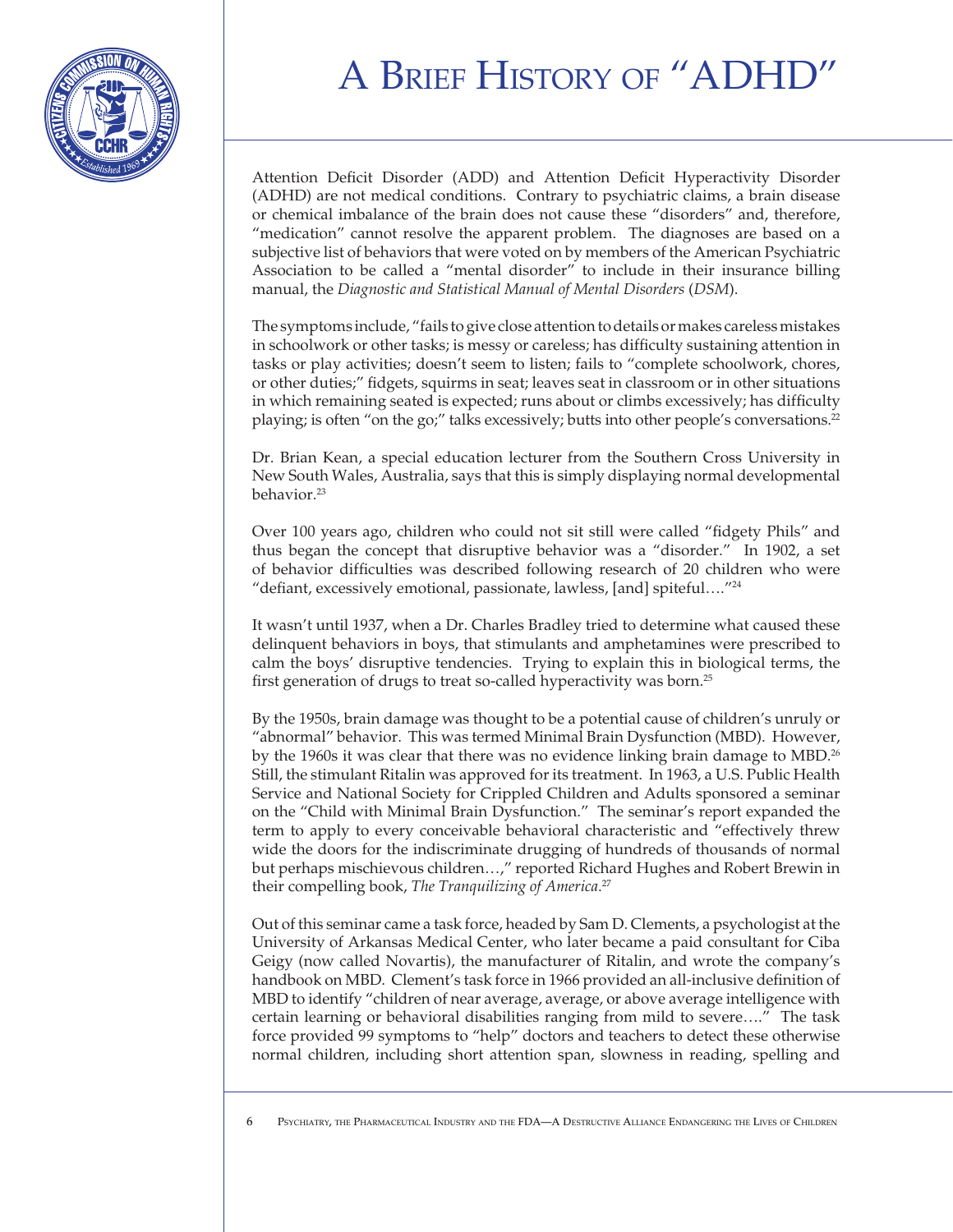arithmetic skills, rage reactions and tantrums and behavior that ranged from "socially bold and aggressive" to the other extreme, "very sensitive to others."28 MBD meant any form of behavior that psychiatrists found troublesome.

In 1968, the APA introduced a broader term to its diagnostic manual, claiming, without a shred of scientific evidence, that the behaviors were a "hyperkinetic [abnormally increased and sometimes uncontrollable activity] disorder of childhood."

Ritalin was promoted to educators as "a cure, a solution for the children who disrupt your classrooms."29 Ritalin salesmen showed films on MBD throughout the nation at Parent Teacher Association meetings.<sup>30</sup> Consequently, as Hughes and Brewin wrote, "millions of children who, in an earlier, less chemically oriented age, would have been merely classified as rambunctious [unruly, uncontrollable] or mischievous were in the pill-popping society of the United States diagnosed as 'sick' and treated with a powerful psychoactive [mind-altering] drug."31

In fact, on February 21, 1979, the FDA ordered MBD eliminated as a diagnostic term and cracked down on Ciba Geigy, forbidding it to promote either the disorder or drug therapy directly to the public.<sup>32</sup>

Peter Schrag, co-author of *The Myth of the Hyperactive Child*, revealed: "…most of the research dealing with 'learning disordered' or 'behavior problem' children has been drug research experiments designed primarily to find out more about the effects of the drugs and not about the institutionalized children who became the subjects of the experiments.... Since then, dozens of other experiments have been founded on the same dubious [questionable] premise: that if the drug worked, or seemed to work, the subject must be suffering from the ailment for which the drug was administered."33

By 1970, 150,000 American children were prescribed Ritalin. Within five years, the number jumped to 250,000.34 In 1980, the third edition of the APA's *DSM* introduced Attention Deficit Disorder and then in the 1987 revision of *DSM* added Attention Deficit Hyperactivity Disorder.35 Within a year, there were 500,000 American children suddenly diagnosed with ADHD and by 1994, more than 4 million. Today the figure is estimated at 6 million.

Thomas Moore, author of *Prescriptions for Disaster* said that the current use of drugs like stimulants is taking "appalling risks" with a generation of kids: "Such large-scale chemical control of human behavior has not been previously undertaken in our society outside of nursing homes and mental institutions."36

Yet when asked about the substance of the ADHD diagnosis at a 1998 National Institutes of Health conference, panel member and pediatrician Mark Vonnegut, M.D., replied, "The diagnosis is a mess." David J. Kupfer, panel chairman and a psychiatry professor, stated that "there is no current validated diagnostic test" for ADHD.<sup>37</sup> Few, if any parents, are aware of this when consenting to drug treatment for this.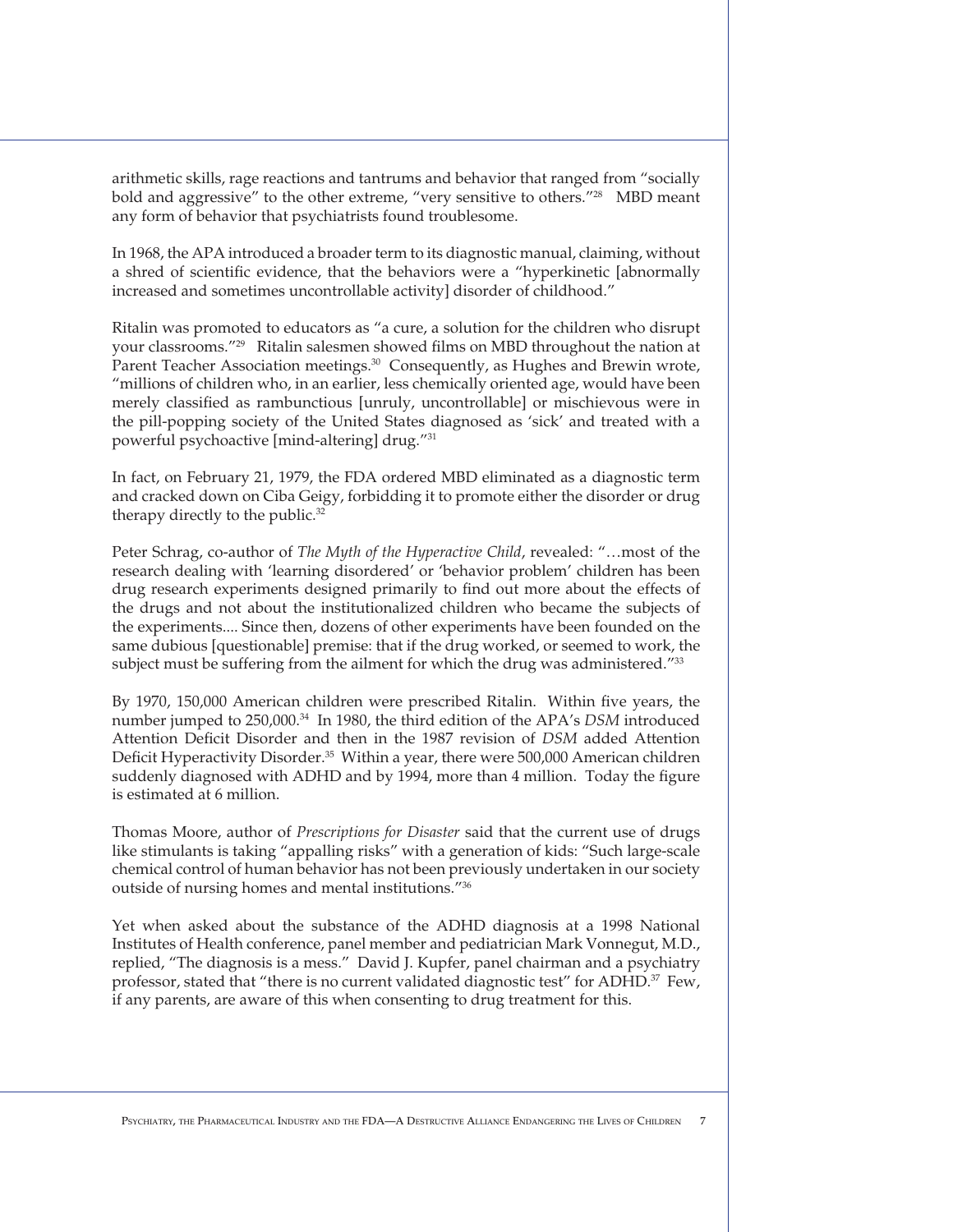

Dr. Jeffrey A. Schaler, Professor of Law, Justice and Society at the American University, Washington, D.C., in a recent address stated: "Real disease is found in a cadaver at autopsy. Mental illness is not. Mental illness refers to something that a person does. Real disease refers to something that a person has."

Dr. Fred Baughman, Jr., a pediatric neurologist, states, "The fact that psychiatrists do not perform physical examinations or neurological examinations by which disease of the brain and nervous system is determined, makes their claims of diagnosing and treating 'biologically based brain diseases' not only unbelievable but a fraud…. With no proof whatsoever they tell you your problem is 'in your brain' and, therefore, isn't your fault. They dissuade troubled persons from looking at and addressing the causes of life's real problems in the interest of pushing their pills."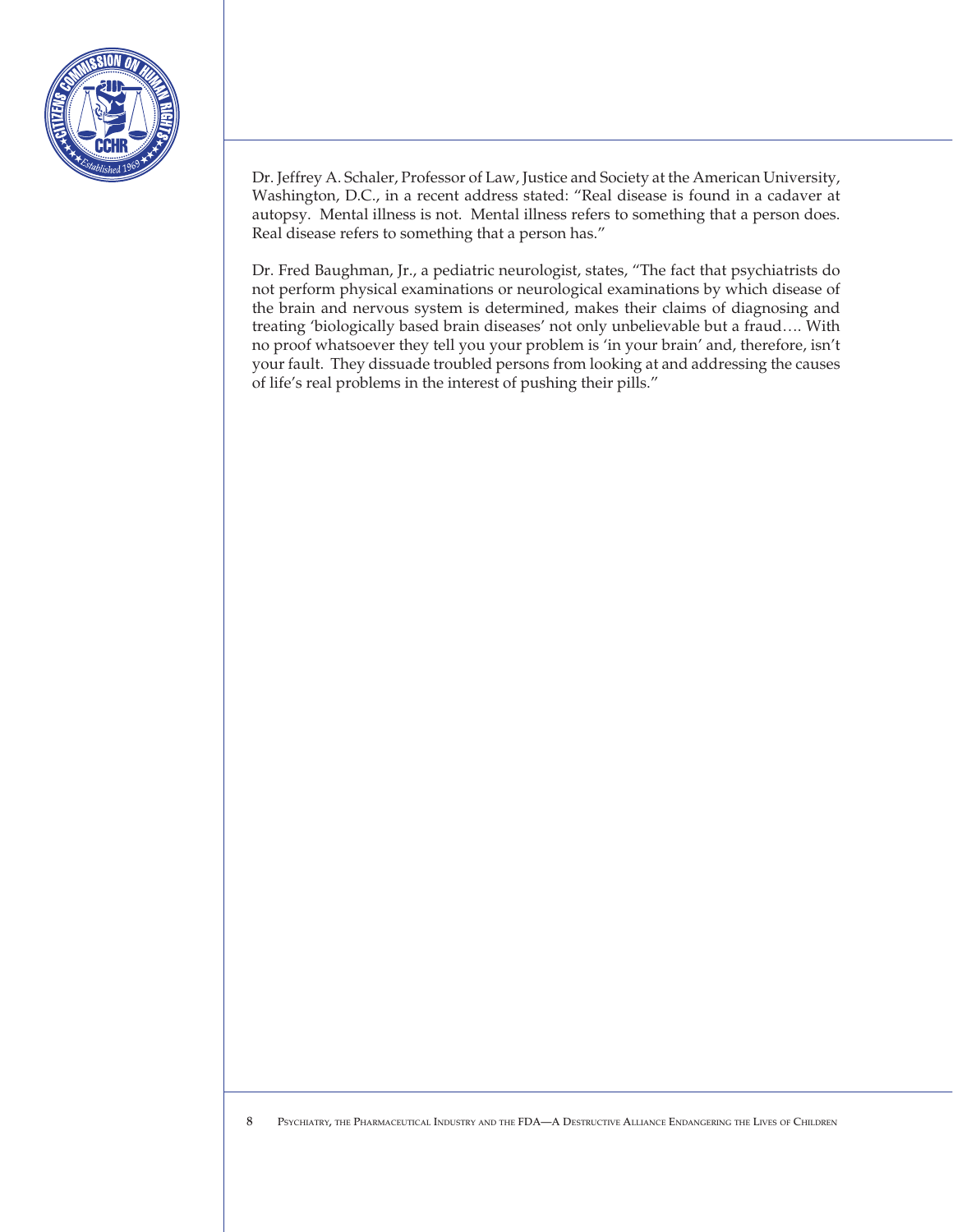## Mental Disorders are NOT MEDICAL ILLNESSES

In a significant departure from medical diagnosis, all psychiatric diagnoses are a categorization of *symptoms* only, not the observation of actual physical disease. No x-ray, blood or other physical test could determine/diagnose any "mental disorder." None of the diagnoses are supported by scientific evidence of biological abnormality of any kind. Psychologist Tana Dineen, author of *Manufacturing Victims*, said, "Unlike medical diagnoses that convey a probable cause, appropriate treatment and likely prognosis [probable course of a disease], the disorders listed in *DSM-IV* are terms arrived at through peer consensus."38 In other words, they are voted into existence.

• Dr. Thomas Szasz, internationally acclaimed author and Professor of Psychiatry Emeritus at SUNY Health Science Center in Syracuse, New York, says that the designation "disease" can *only* be justified when the cause can be related to a demonstrable anatomical lesion [abnormality], infection or some other physiological defect.<sup>39</sup>

• The APA admits in its *DSM* that there are "...no laboratory tests that have been established as diagnostic" for ADD/ADHD.<sup>40</sup>

• A report by the DEA stated, "despite the frequent reference to ADHD as a neurobiological disorder, the cause of ADHD remains unknown," a statement echoed by the U.S. Surgeon General in his 1999 report on mental health.<sup>41</sup>

• According to a study in the January 1, 2000 edition of the *Journal of Learning Disabilities*, "There is no biological marker for ADHD."42

• In 2003, Jonathan Leo, Professor of Anatomy at the Western University of Health Sciences and Professor David Cohen of the School of Social Work at Florida International University, reviewed 33 of the most recent brain-imaging studies of ADHD-diagnosed subjects. They confirmed that every study concerned medicated kids and, therefore, stimulant drugs most likely caused "very persistent changes in the brain."43 In other words, the drugs, not ADHD affect the brain.

• Claims that mental disorders are caused by a chemical imbalance in the brain are false. "[T]here are no tests available for assessing the chemical status of a living person's brain," writes Elliot Valenstein, Ph.D., author of *Blaming the Brain*. 44

• Bruce Levine, Ph.D., psychologist and author of *Commonsense Rebellion*, says, "[N]o biochemical, neurological, or genetic markers have been found for attention deficit disorder…or any other so-called mental illness, disease, or disorder."45

• In December 2005, *The New York Times* summed up research spanning 30 years, revealing that psychiatrists and researchers have never established brain imaging as a means for diagnosing "mental disorders" and that they could not determine a *single* biological or physical cause to *any* mental disorder.<sup>46</sup>

The claims are made simply to justify the prescription of dangerous drugs. Dr. Joseph Glenmullen, Harvard Medical School psychiatrist and author of *Prozac Backlash*, states: "Patients are often explicitly told they have such a disease [mental disorder], usually to justify treating them with medication."47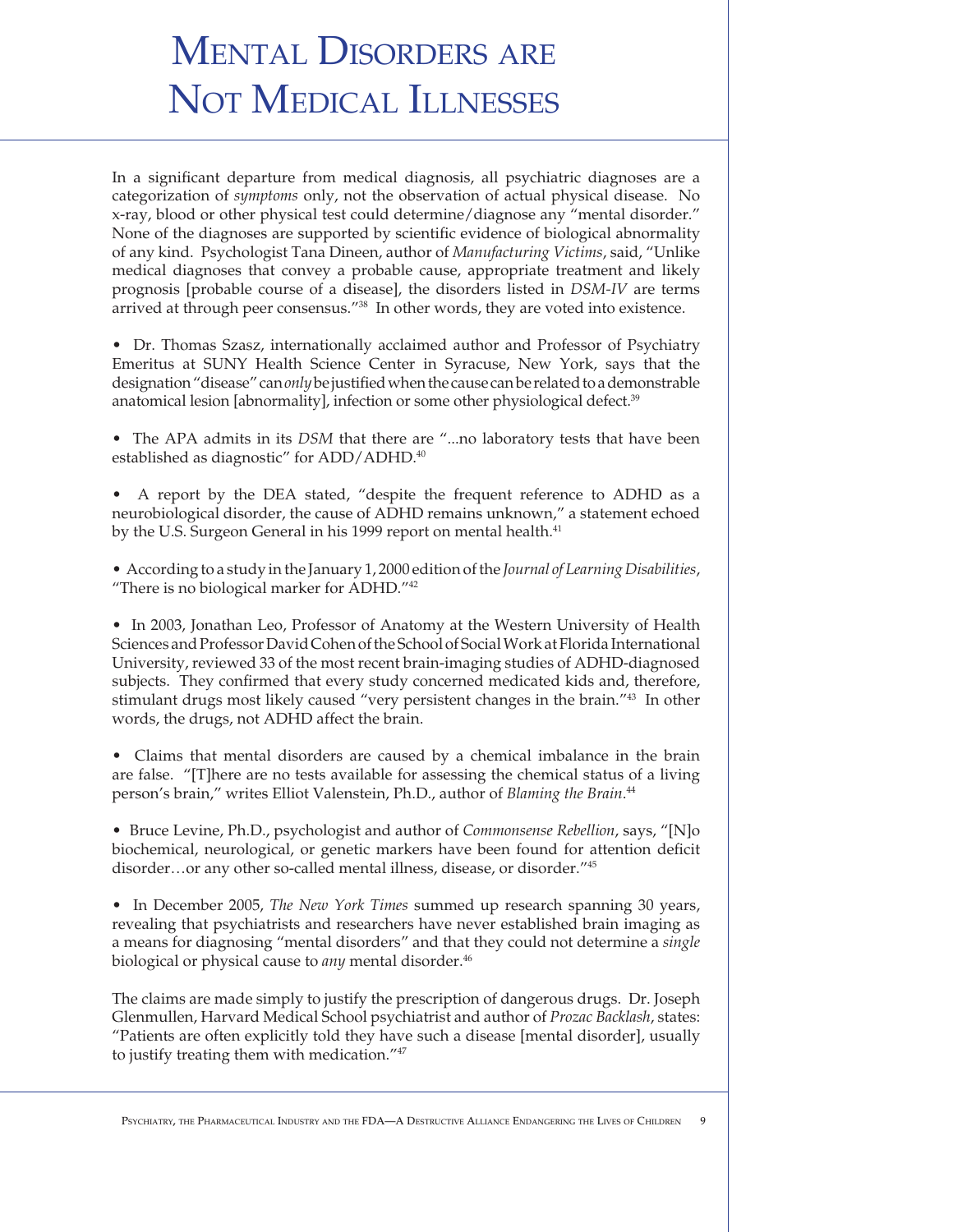## **DRUG EFFECTS**



The stimulants most prescribed for ADHD and other so-called learning disabilities include Ritalin, Adderall, Concerta, Metadate, Focalin, Strattera and Cylert.i As stimulants are amphetamine-like<sup>ii</sup> drugs, they are categorized by the U.S. Drug Enforcement Administration (DEA) as Schedule II narcotics in the same abuse class as morphine, opium and cocaine.<sup>48</sup>

• In June 2005, the FDA announced its intention to order labeling changes for ADHD stimulants to warn that they can cause "visual hallucinations, suicidal ideation [thoughts], psychotic behavior, as well as aggression or violent behavior."

• In February 2006, an FDA Advisory Committee urged the FDA to issue its strongest "black box" warning for stimulants because of the risk of heart attacks, strokes and sudden death.<sup>49</sup>

• Other side effects of Ritalin include nervousness, insomnia, hypersensitivity, anorexia [eating problem], blood pressure and pulse changes, abdominal pain, weight loss and toxic psychosis. Suicide is a risk during withdrawal.<sup>50</sup>

• David B. Stein, a psychologist and the author of *Unraveling The ADD/ADHD Fiasco* determined: "Long-term detrimental side effects may appear after years of remaining on the drugs, or even years later after stopping the drugs."51

• In 1986, Henry A. Nasrallah and colleagues performed brain scans on 24 young men who had been treated with stimulants for "hyperactivity" since childhood, and found "a significantly greater frequency of cerebral atrophy [shrinkage]" in them, suggesting that brain shrinkage could be "a long-term adverse effect of this treatment."52

• In November 2001, researchers at the State University of New York at Buffalo found that methylphenidate (Ritalin) may affect brain function after a dose has worn off.<sup>53</sup>

#### **Ritalin and Addiction/Illicit Use**

• The DEA categorizes Ritalin as a Schedule II narcotic in the same abuse class as morphine, opium and cocaine.<sup>54</sup>

• Ritalin is chemically similar to cocaine.<sup>55</sup>

 $\overline{a}$ 

• The DEA warns that Ritalin could lead to addiction and that "psychotic episodes, violent behavior and bizarre mannerisms had been reported" with its use.<sup>56</sup>

i. Cylert was taken off the market in 2005 after evidence that it caused life threatening liver failure and death. The United Kingdom banned Cylert in 1997 and Canada removed it from the market two years later. As reported in 2005 in the United States, the manufacturer intented to keep Cylert on pharmacy shelves until supplies were exhausted. ii. Ritalin is amphetamine-like as it is similar in chemical structure to amphetamine. An amphetamine's chemical structure can reduce appetite and fatigue and "speed" you up. A stimulant refers to any mindaltering chemical or substance that affects the central nervous system by speeding up the body's functions, including the heart and breathing rates.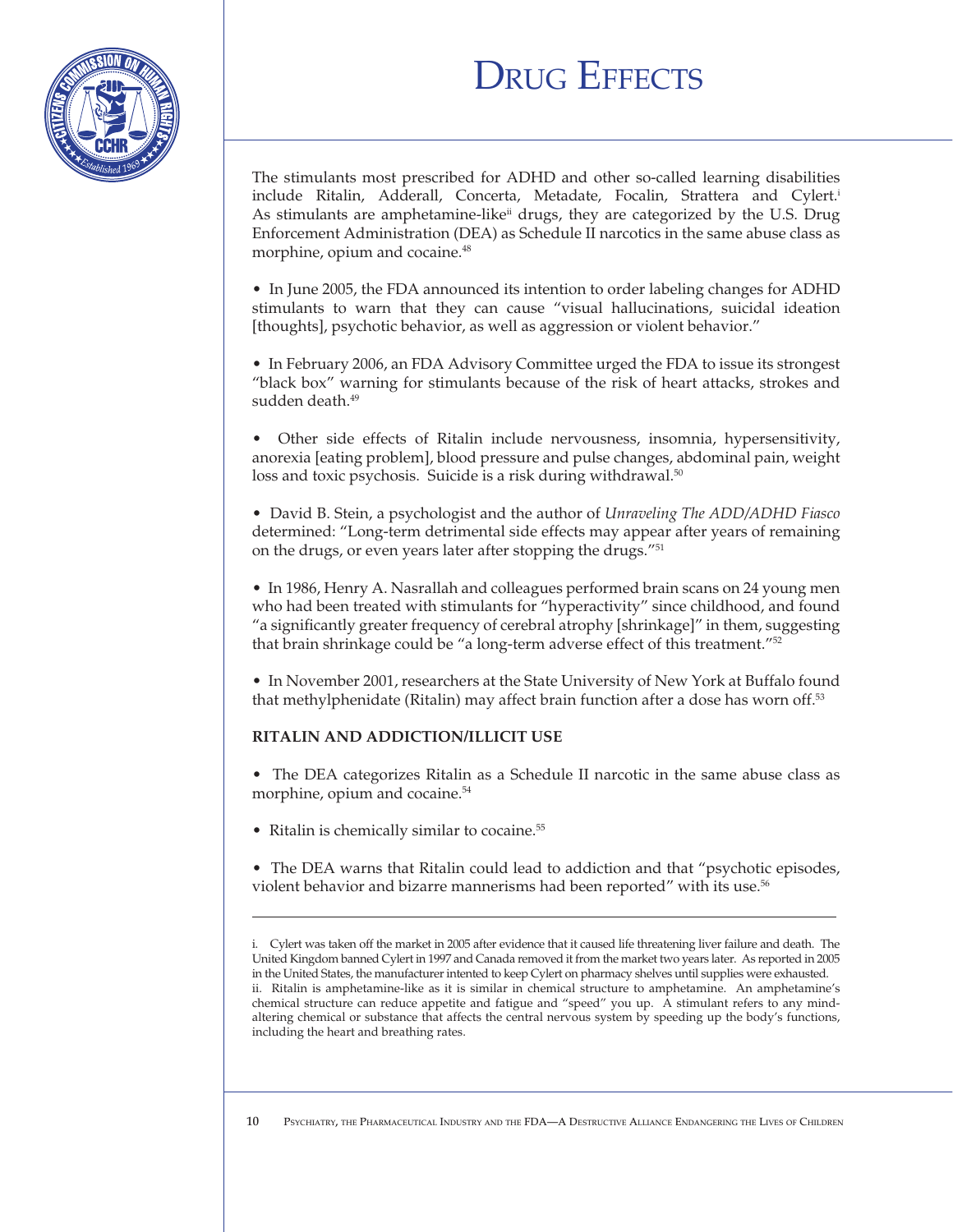• In 2000, the DEA also warned that "extensive scientific literature spanning over 30 years of research unequivocally [without doubt] indicates that both methylphenidate and amphetamine have high abuse liabilities," including producing effects similar to cocaine in lab tests on both animals and humans: "…this data means that neither animals nor humans can tell the difference between cocaine, amphetamine, or methylphenidate when they are administered the same way at comparable doses. In short, they produce effects that are nearly identical."<sup>57</sup>

• A study by Nadine Lambert, called "Stimulant Treatment as a Risk Factor for Nicotine Use and Substance Abuse," and reported to the National Institutes of Health in 1998, studied Californian adolescents diagnosed with ADHD and found that, as adults, those treated with methylphenidate were three times more likely to use cocaine.<sup>58</sup>

• A survey by the Partnership for a Drug-Free America, released on April 21, 2005, found 10% of American teens now abuse the stimulants Ritalin and Adderall.<sup>59</sup>

• On July 7, 2005, the National Center on Addiction and Substance Abuse at Columbia University issued its report that 15 million Americans were getting high on prescription drugs, painkillers and psychiatric drugs such as Ritalin, Adderall and the tranquilizer Xanax, and were abusing these drugs more than cocaine, heroin and methamphetamine (amphetamine derivative, known as Crystal, Crystal-Meth, Crank, or Speed) combined.<sup>60</sup>

• In the U.S., teens that abuse prescription drugs are 12 times likelier to use heroin, 15 times likelier to use Ecstasy and 21 times likelier to use cocaine, compared to teens who do not abuse such drugs.<sup>61</sup> This is the generation who will shortly be entering the workforce.

• A study in the February 2006 edition of the journal, *Drug and Alcohol Dependence*, revealed that 7 million Americans are estimated to have abused stimulant drugs and that a substantial number of teenagers and young adults appear to show signs of addiction.<sup>62</sup>

#### **Stimulants Do Not Improve Academic Performance**

• Studies show children who take stimulants *do not* perform better academically. Children taking them fail just as many courses and drop out of school just as often as children who do not take them. $63$  A review of 17 studies of stimulant drugs concluded "stimulant drugs have little, if any, impact on…long-term academic improvement…."64

• The National Institutes of Health ADHD Consensus Statement of 1998 also determined "consistent findings that…there is little improvement in academic achievement or social skills" from use of stimulants.<sup>65</sup>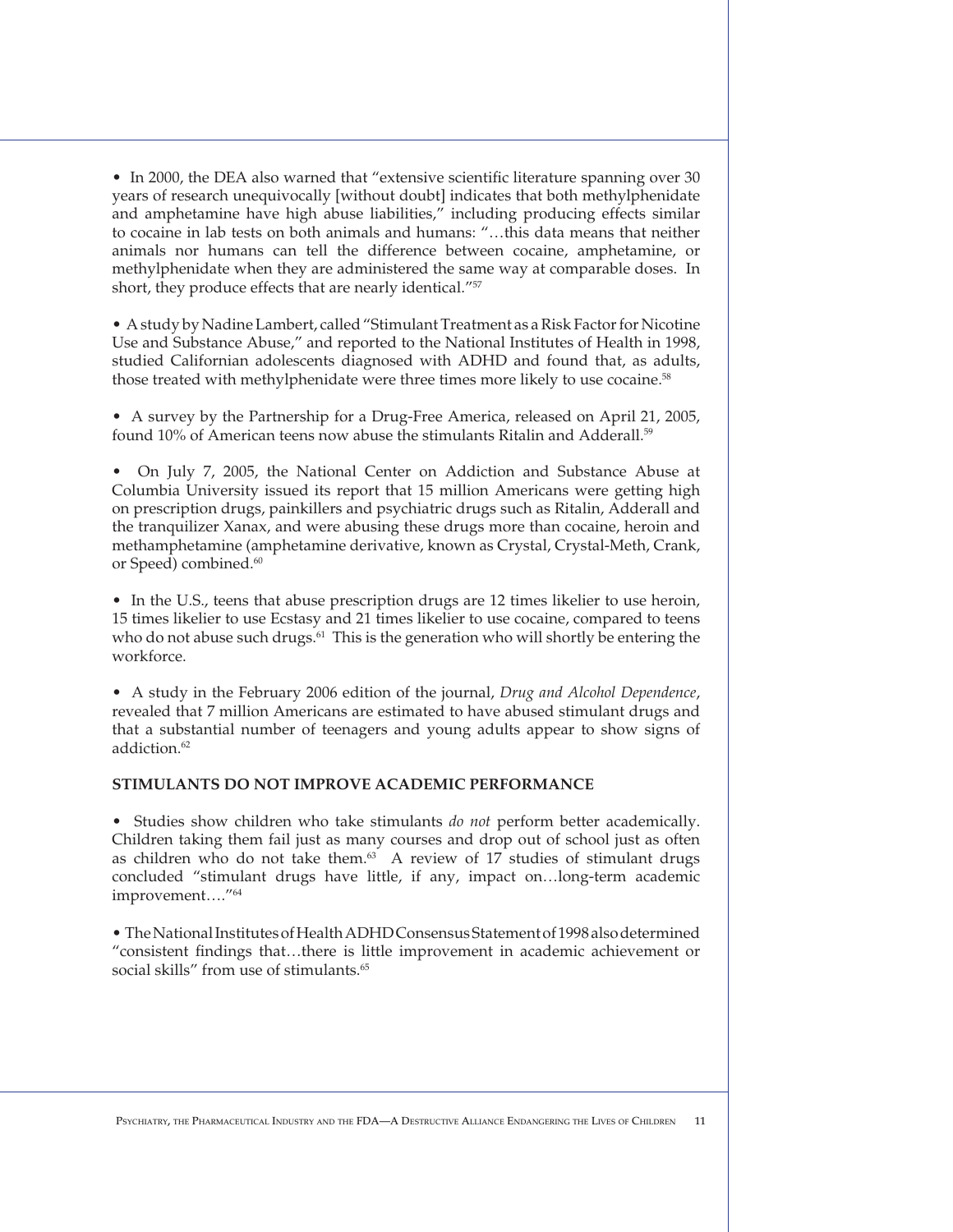

• In September 2005, the Evidence-based Practice Center of Oregon Health & Science University published a report in which 2,287 studies—virtually every study ever conducted on ADHD drugs—were reviewed. This determined that no trials had shown the effectiveness of these drugs and that there was a lack of evidence that they could affect "academic performance, risky behaviors, social achievements, etc."66

Dr. Sydney Walker, III, a neurologist and psychiatrist wrote in *A Dose of Sanity*, "In short, virtually every 'safe' or 'harmless' psychotropic drug introduced on the market was later found to have serious or even fatal side effects."67 However, they continue to be prescribed because they are lucrative.

Dr. Thomas Szasz sums up the psychiatric diagnosing and drugging of children this way: "Labeling a child as mentally ill is stigmatization, not diagnosis. Giving a child a psychiatric drug is poisoning, not treatment."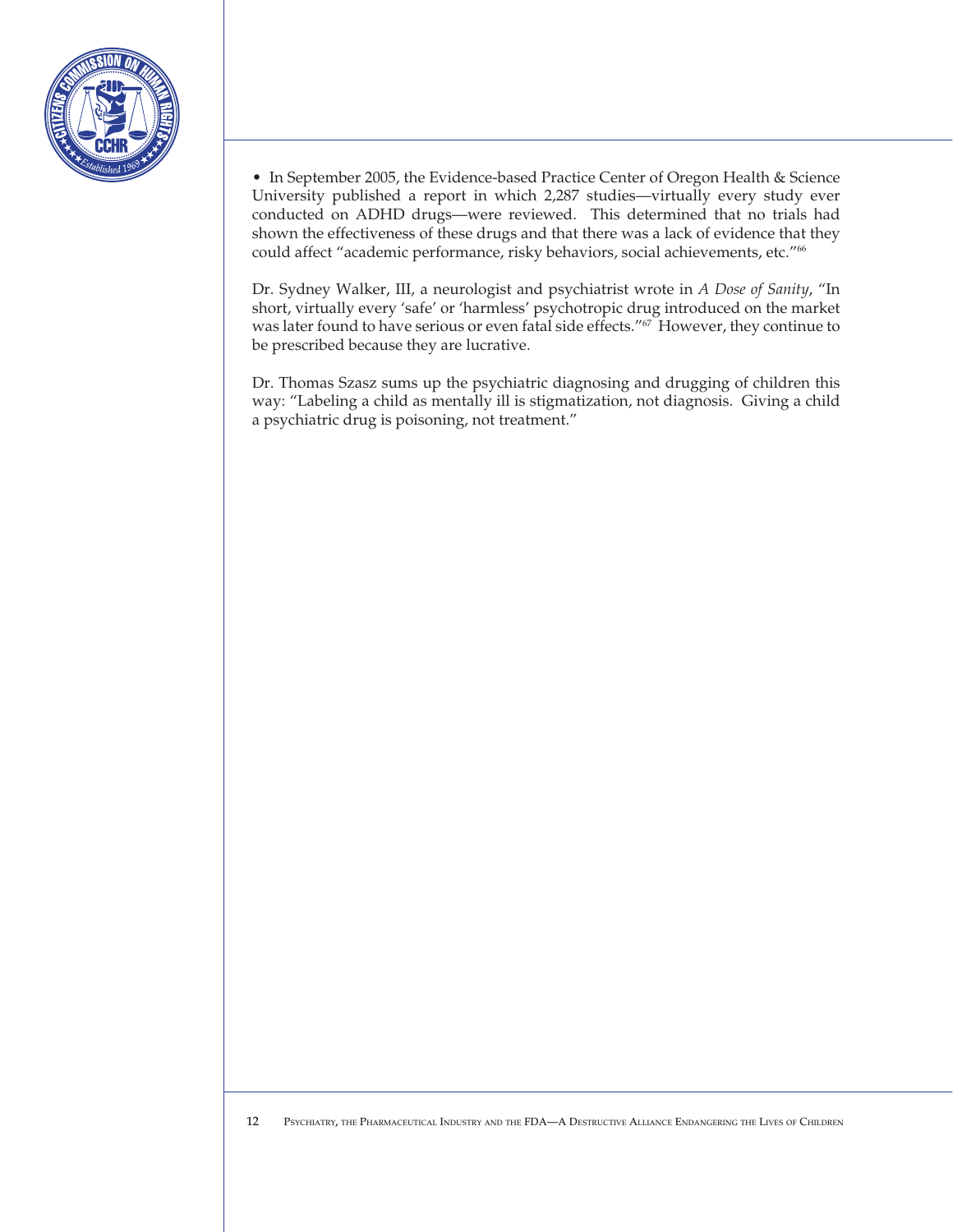## THE ALTERNATIVES

Common causes of the symptoms of ADHD are poor reading and math skills requiring tutoring, environmental toxins, allergies, nutritional deficiencies, and other easily detectable and treatable physical conditions.

• The Washington, D.C.-based Center for Science in the Public Interest (CSPI) cited 17 controlled studies in a 1999 report that found diet adversely affects children's behavior, sometimes dramatically.<sup>68</sup>

• Allergies can play a strong role. Solvents and cleaning agents, aerosol sprays, and industrial chemicals can affect behavior. Gary Oberg, M.D., President of the American Academy of Environmental Medicine, says that these as well as "chemicals in food and tap water, carbon monoxide, diesel fumes…can cause symptoms of brain dysfunction which may lead to an inaccurate diagnosis...."<sup>69</sup>

It is, therefore, important to find a medical doctor that will conduct a thorough physical examination to first determine what underlying physical condition may be causing any unwanted behavior or emotion, including, but not limited to testing for:

- Lead- or pesticide-poisoning
- Thyroid conditions
- Early-onset diabetes
- Heart disease
- Viral or bacterial infections
- Malnutrition
- Head injuries or tumors
- Allergies
- Vitamin and/or mineral deficiencies
- Mercury exposure

Dr. Walker warned that drugging a child because his behavior is unacceptable also sends the child the wrong message: "One of the greatest sins of doctors who label normal children hyperactive is that they are telling children, in effect, 'You're not responsible for your behavior.' In addition, they are telling parents that simple discipline won't work, because their children have brain disorders that prevent them from behaving. Excusing out-of-control behaviors in a normal, healthy child simply causes more such behaviors—and the range of behaviors that are being attributed to hyperactivity and attention deficits, and which can thus be excused by children as out of their control—borders on the ludicrous."70

Scores of children are also very intelligent and gifted, but faced with a non-stimulating curriculum, are bored. Consider the following:

#### **Behaviors Associated with Giftedness**

- Poor attention, boredom, daydreaming in specific situations
- Low tolerance for persistence on tasks that seem irrelevant
- Judgment lags behind development of intellect
- Intensity may lead to power struggles with authorities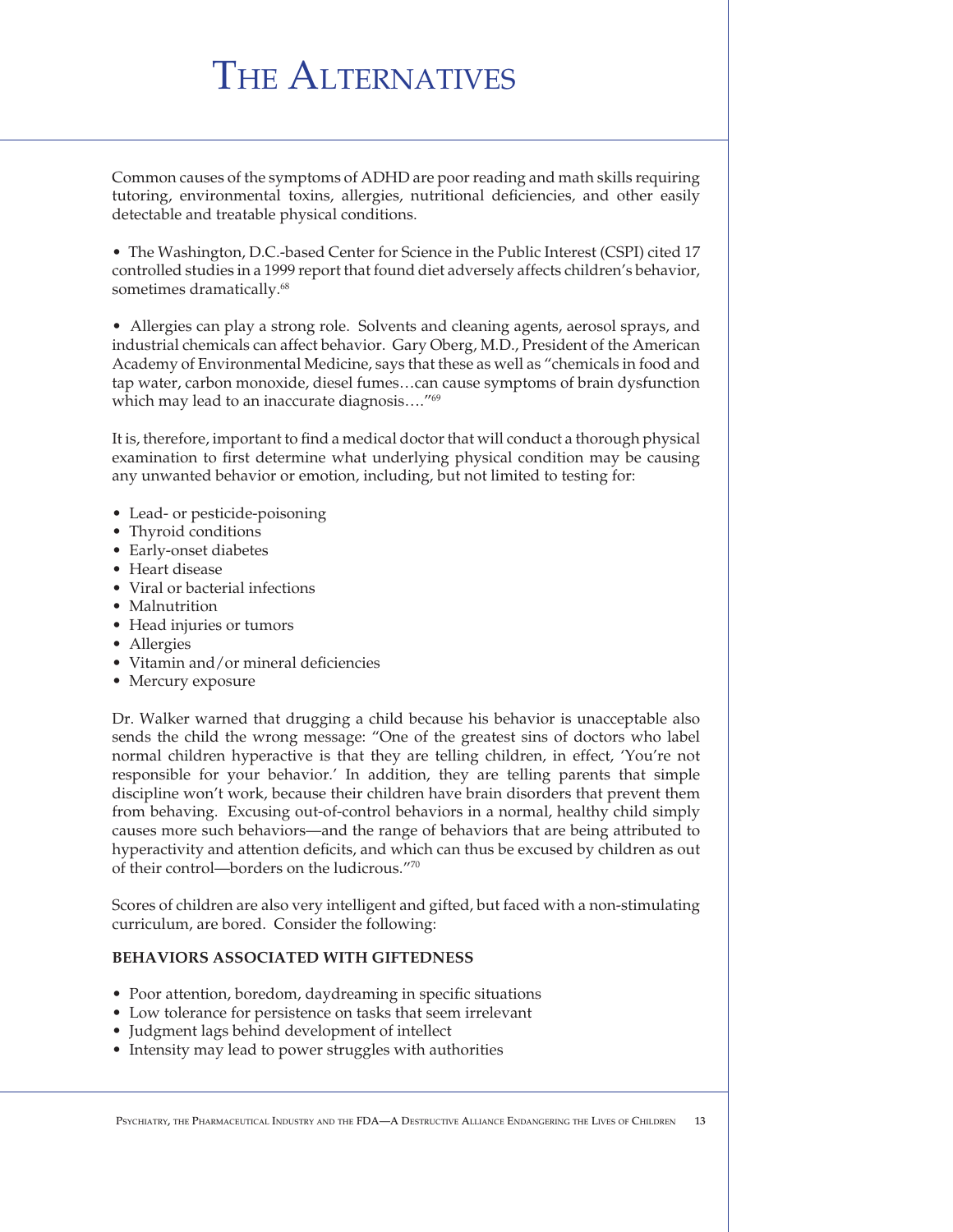

- High activity level; may need less sleep
- Questions rules, customs and traditions

#### **Compare to Behavior Associated with "ADHD"**

- Poorly sustained attention in almost all situations
- Diminished persistence on tasks that do not have immediate consequences
- Impulsivity, poor delay of gratification
- Impaired adherence to commands to regulate or inhibit behavior in social contexts
- More active, restless than normal children
- Difficulty adhering to rules and regulations

Renowned educator Dr. Samuel Blumenfeld says that psychology based teaching methods create "reading disability and dyslexia." Children "know that something terrible is being done to them, but they don't know how it is being done. And so they become angry and frustrated and their behavior reflects their hatred of school."71

He says, "all of this could have been avoided had the child been taught to read with intensive, systematic phonics…." He advises parents to remove their children from schools that use psychological curricula and "put them in private schools or teach them at home. Parents still have the freedom to take matters into their own hands. If they don't, then it is the children who will suffer."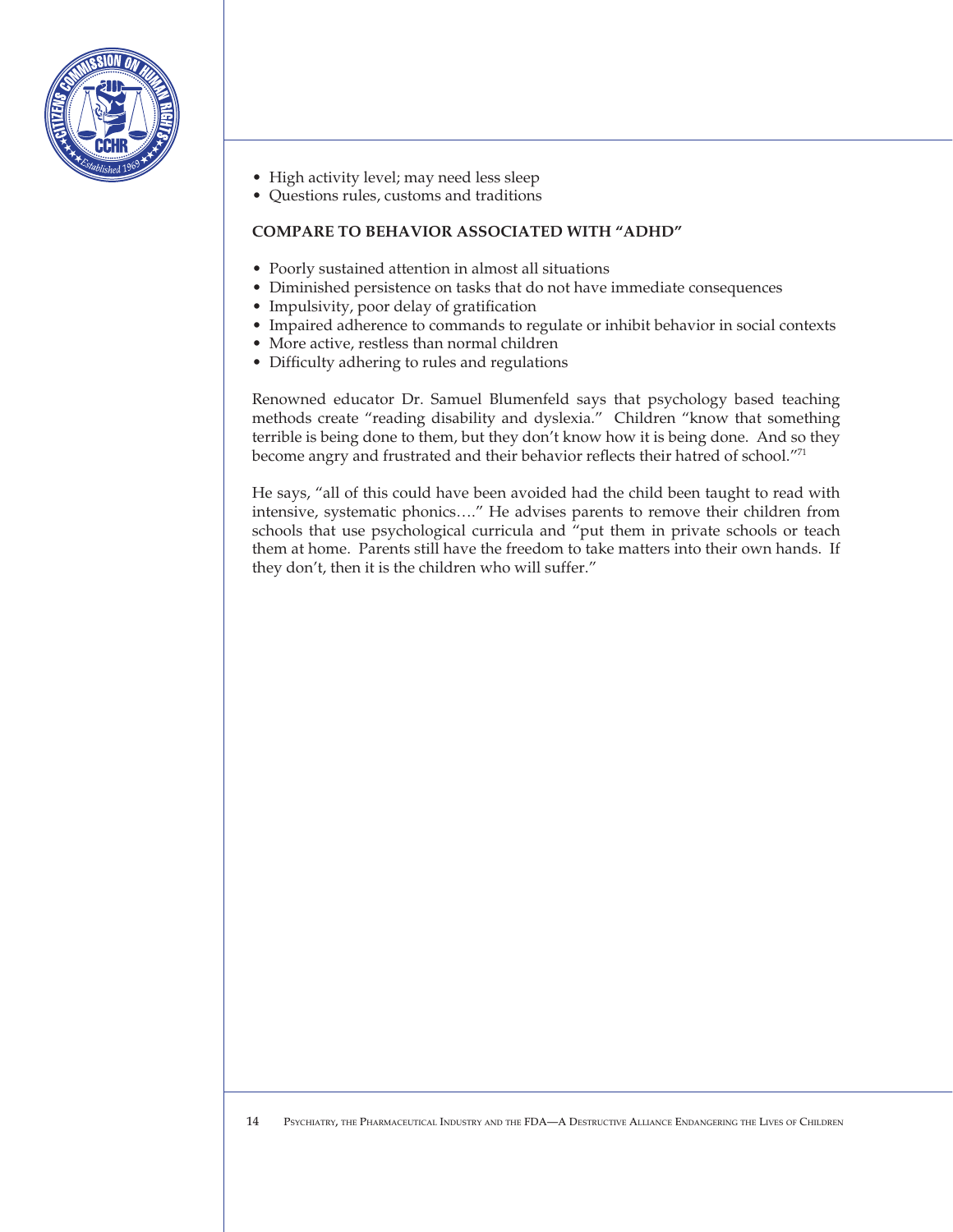## Citizens Commission on Human Rights

The Citizens Commission on Human Rights (CCHR®) was co-founded in 1969 by the Church of Scientology and Thomas Szasz, Professor Emeritus of Psychiatry, to investigate and expose psychiatric violations of human rights and to clean up the field of mental healing. Today, it has more than 250 chapters in over 30 countries. Its board of advisors includes more than 100 doctors, lawyers, educators, artists, business professionals and civil and human rights representatives.

CCHR has inspired and contributed to many hundreds of reforms by testifying before legislative hearings and conducting public hearings into psychiatric abuse, as well as by working with media, law enforcement and public officials the world over.

### For further information:

CCHR International 6616 Sunset Boulevard Los Angeles, California 90028, U.S.A. (323) 467-4242 (800) 869-2247 http://www.cchr.org http://www.fightforkids.org http://www.psychcrime.org e-mail: humanrights@cchr.org

© 2006 CCHR. All Rights Reserved. CITIZENS COMMISSION ON HUMAN RIGHTS, CCHR and the CCHR logo are trademarks and service marks owned by Citizens Commission on Human Rights. Printed in the U.S.A. #0021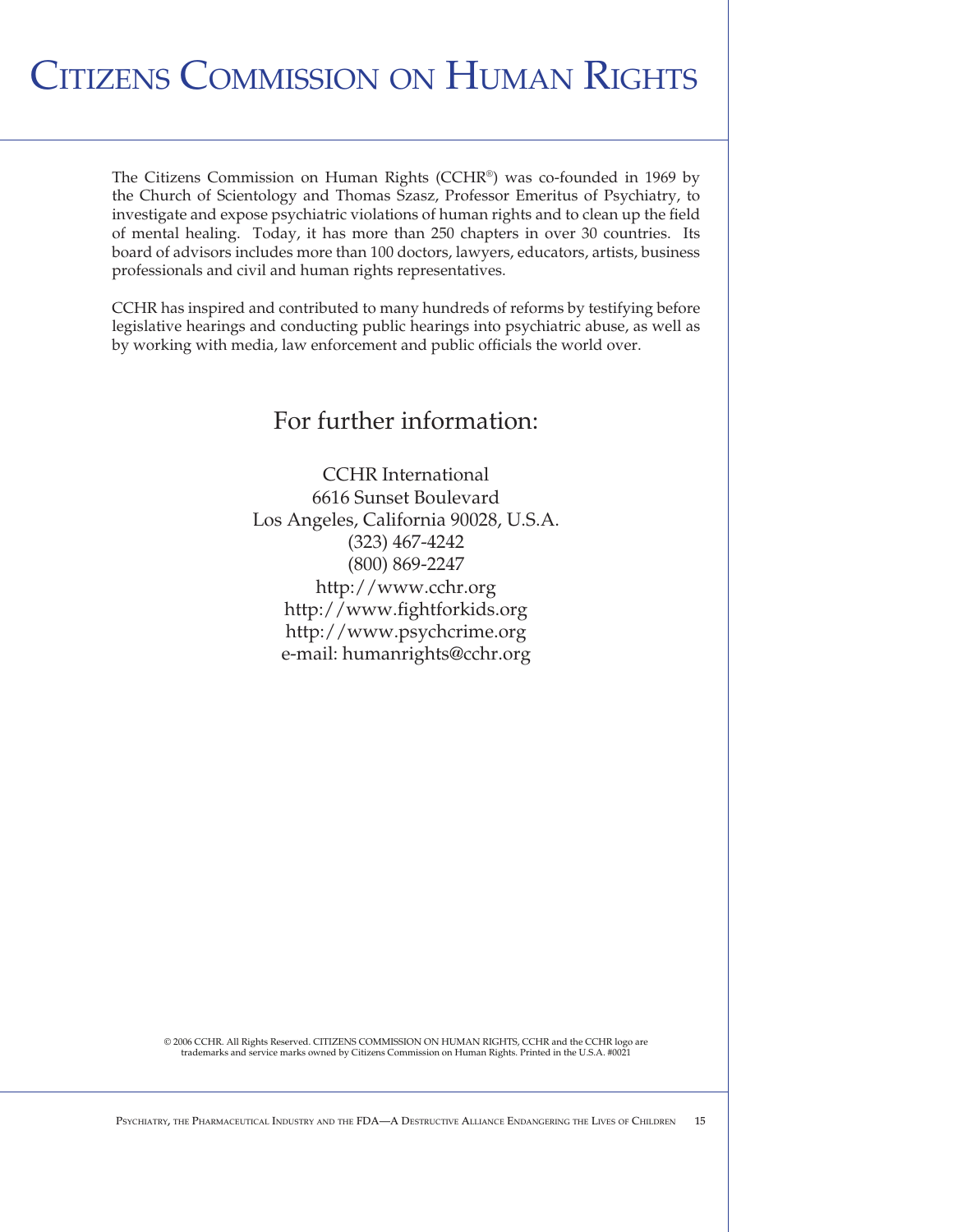### **REFERENCES**



1 Statement by Nancy M. Ostrove, Ph.D., to Dept. of Health and Human Services Subcommittee on Consumer Affairs, Foreign Commerce and Tourism, 24 Jul. 2001.

<sup>2</sup> "Diagnosis and Treatment of Attention Deficit Hyperactivity Disorder," National Institutes of Health Consensus Statement Online, 16-18 Nov. 1998. <sup>3</sup>*Ibid.*

4 Dixie Farley, "Attention Disorder: Overcoming the Deficit Abuse of Attention Deficit Drug Can Be Deadly," U.S. Food and Drug Administration, Internet URL: http://www.verity.fda.gov.

5 Jeffrey R. Lacasse and Jonathan Leo, "Depression: A Disconnect between the Advertisements and the Scientific Literature," *Plos Medicine*, Vol. 2.e392, Dec. 2005, citing C. O'Brien, "Drug Firm to drop nonaddiction claim," *Irish Times*, 5 Oct. 2003.

6 Kelly Patricia O'Meara & Zoli Simon, "Netherlands Panel Rejects ADHD Diagnosis as a Mental Illness," *Insight Magazine* (Washington, D.C.), 9 Sept. 2002.

7 "Warning Urged for ADHD Drugs," *Los Angeles Times*, 10 Feb. 2006.

<sup>8</sup>*Ibid.*

9 Howard Glasser, M.A., *101 Reasons to Avoid Ritalin Like the Plague*, (Nurtured Hearts Publications, Az, 2005), p. 43.

10 Clara Pirani, "Children on ADHD drugs hit by heart attacks and stroke," *Weekend Australian*, 27 Mar. 2006.

11 Lisa Richwine, "US panel backs new warnings on ADHD drugs," *Reuters*, 23 Mar. 2006.

12 Jennifer Corbett Dooren, "FDA Panel says new warnings should be added to ADHD drugs," *Dow Jones MarketWatch*, 23 Mar. 2006.

13 Susan Heavey, "2-Cephalon ADHD drug effective but no safe—US panel," *Reuters*, 23 Mar. 2006; Andrew Bridges, "Panel: drug shouldn't be used for ADHD yet," *Associated Press*, 23 Mar. 2006.

14 "Cepahlon cuts 2006 sales outlook after FDA setback," *Washington Post*, 23 Mar. 2006.

15 Fred Baughman Jr. M.D, "The Future of Mental Health: Radical changes ahead," *USA Today Magazine*, 1 Mar. 1997.

16 "Chemotherapy," http://www.breastcancer.org/tre\_sys\_chemo.html.

17 John Breeding, "Informed Consent and the Psychiatric Drugging of Children," http://www.wildestcolts. com.

<sup>18</sup> Karen Thomas, "Back to school for ADHD drugs," *USA Today*, 28 Aug. 2001.<br><sup>19</sup> The Federation of Behavioral, Psychological, and Cognitive Sciences Science Forum on Human Factors and Patient Safety Research, Speaker Information, 15 Oct. 2004.

20 Statement by Nancy M. Ostrove, Ph.D., to Dept. of Health and Human Services Subcommittee on Consumer Affairs, Foreign Commerce and Tourism, 24 Jul. 2001.

21 "200+ Medical School Professors Call for End to DTC Prescription Drug Ads," Commercial Alert Press Release, 17 Oct. 2005; "Statement on Direct-to-Consumer Marketing of Prescription Drugs," Commercial Alert.

22 *Diagnostic and Statistical Manual of Mental Disorders*, Fourth Edition, "Diagnostic Criteria for Attention-Deficit/Hyperactivity Disorder," pp. 83-84, American Psychiatric Association, Washington, DC, 1994.

23 John Sheed, "UN should examine ADHD drugs, says academic," *Australian Associated Press*, 9 Jun. 2005.

24 "Medicating kids who have ADHD can damage self-esteem," *Star-Herald* (Nebraska), 14 Mar. 2000.

25 Alice Park, "More Drugs To Treat Hyperactivity," *Time*, 10 Sept. 2001.

<sup>26</sup> Scott Oltman, Laura Pivirotto "A Stimulant Paradigm," Central Washington University, website.

27 Richard Hughes and Robert Brewin, *The Tranquilizing of America*, (Harcourt, Brace Jovanovich, New York, 1979), p. 118.

<sup>28</sup>*Ibid.,* pp 118-119.

<sup>29</sup>*Ibid.*, p. 18.

<sup>30</sup>*Ibid.*, p. 125.

<sup>31</sup>*Ibid.*, p. 18.

<sup>32</sup>*Ibid.*, pp. 117, 125.

33 Peter Schrag and Diane Divoky, *The Myth of the Hyperactive Child*, (Pantheon Books, New York, 1975), pp. 56-57.

<sup>34</sup>*Op. cit.*, Richard Hughes and Robert Brewin, *The Tranquilizing of America*, p. 115.

35 Diane Hunter, *The Ritalin-Free Child*, (Consumer Press, Florida, 1995), p. 18.

36 Jeanie Russell, "The Pill That Teachers Push," *Good Housekeeping*, Dec. 1997.

<sup>37</sup>*Op. cit.*, Howard Glasser, M.A., p. 82.

38 Dr. Tana Dineen, Ph.D., *Manufacturing Victims*, Third Edition, (Robert Davies Multimedia Publishing, Montreal, 2001), p. 86.

39 Elliot S. Valenstein, Ph.D., *Blaming the Brain*, (The Free Press, New York, 1998), p. 150.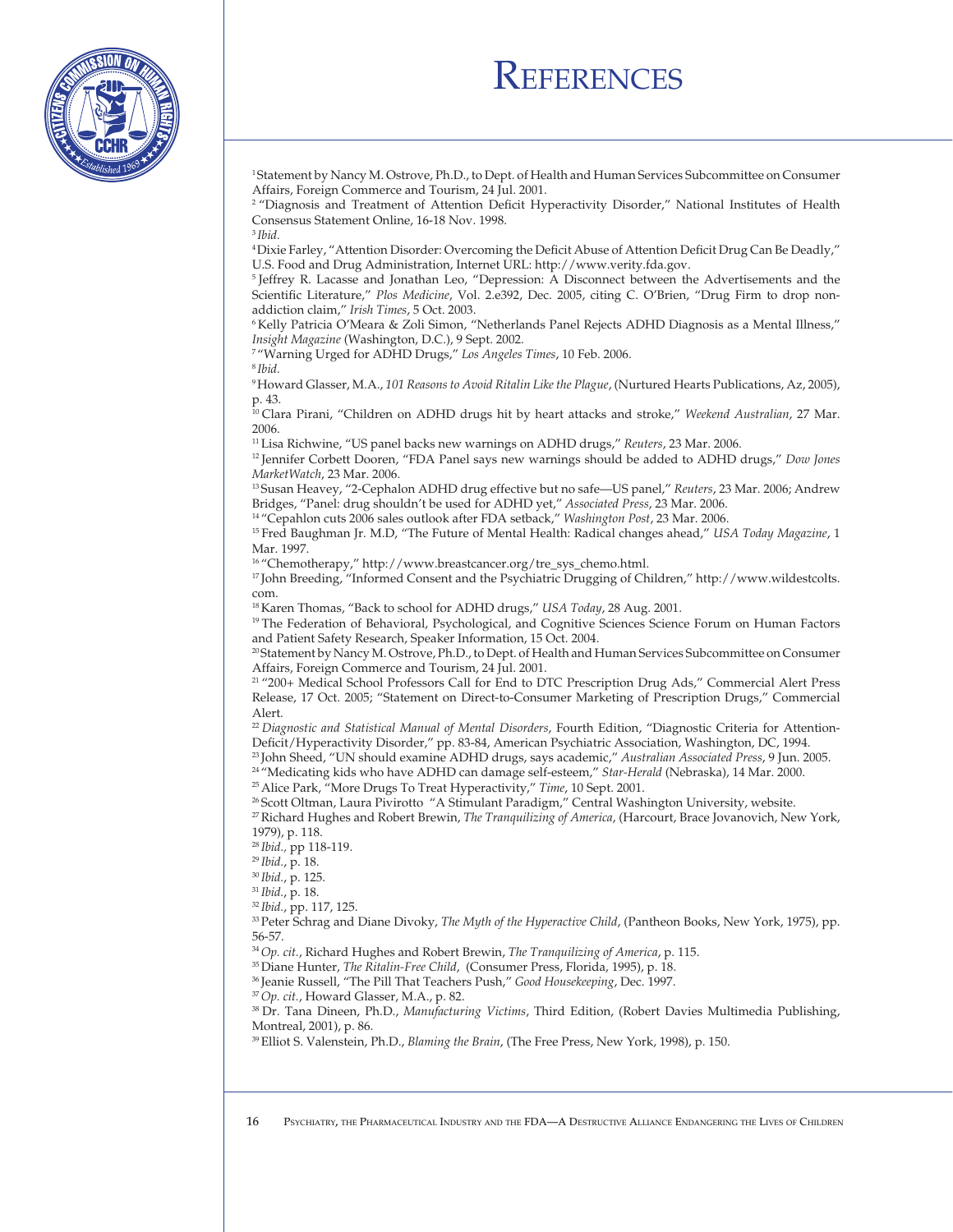40 Fred A. Baughman Jr., M.D., article written for Psychiatry Betraying and Drugging Children, (CCHR), 1998.

41 "Methylphenidate (A Background Paper)," U.S. Drug Enforcement Administration, Oct. 1995.

42 "Right Hemisphere Dysfunction In ADHD: visual Hemispatial Inattention and Clinical Subtype; Statistical Data Included," *Journal of Learning Disabilities*, 1 Jan. 2000.

43 Kelly Patricia O'Meara, "In ADHD Studies, Pictures May Lie," *Insight on the News*, 19 Aug. 2003. <sup>44</sup>*Op. cit*., Elliot S. Valenstein, Ph.D., p. 4.

45 Bruce D. Levine, Ph.D., *Commonsense Rebellion: Debunking Psychiatry, Confronting Society*, (Continuum, New York, 2001), p. 277, as quoted in "Does Mental Illness Really Exist," by Lawrence Stevens.

46 "Brain scans still unable to detect mental illness," *New York Times*, Oct. 2005.

47 Joseph Glenmullen, M.D., *Prozac Backlash*, (Simon & Schuster, NY, 2000), pp. 193, 196.

48 "Drug Scheduling," U.S. Drug Enforcement Administration Online, Internet URL: http://www.dea.gov. 49 "Warning Urged for ADHD Drugs," *Los Angeles Times*, 10 Feb. 2006.

<sup>50</sup>*Physicians' Desk Reference*, 1998, (Medical Economics Company, New Jersey, 1998), pp. 1896-1897.

51 Dr. David B. Stein, *Unraveling The ADD/ADHD Fiasco*, (Andrews McNeel Publishing Co., MO, 2001) p. 22.

52 Sydney Walker III, *The Hyperactivity Hoax*, (St. Martin's Paperbacks, New York, 1998), pp. 113-116. 53 Nicolle Charbonneau, "Ritalin May Last Longer Than Thought," *Health Scout News*, Yahoo!News, 12 Nov. 2001.

54 "Drug Scheduling," U.S. Drug Enforcement Administration Online, Internet URL: http://www.dea.gov. 55 Brian Vastig, "Pay Attention: Ritalin Acts Much Like Cocaine," *Journal of the American Medical Association*, Aug. 22/29, 2001, Vol. 286, No. 8, p. 905; Dr. Richard Nakamura, Evidence Before the U.S. Government Reform Committee Hearing on the Over Medication of Hyperactive Children, 26 Sept. 2002.

<sup>56</sup>*Op. cit.*, "Methylphenidate (A Background Paper)," p. 16.

57 Terrance Woodworth, Deputy Director, Office of Diversion Control, DEA, Evidence presented to the Committee on Education and the Workforce: Subcommittee on Early Childhood, Youth and Families, 16 May 2000.

58 Nadine Lambert, "Stimulant Treatment as a Risk Factor for Nicotine Use and Substance Abuse," National Institutes of Health Consensus Conference on Diagnosis and Treatment of Attention Deficit Hyperactivity Disorder, 16-18 Nov. 1998.

59 "Survey: 1 in 5 Teens Getting High on Medications, Over-Counter Drugs," *NewsItem.com*, 2 June 2005.

60 Statement by Joseph A. Califano, Jr., Chairman and President, "Under the Counter: The Diversion and Abuse of Controlled Prescription Drugs in the U.S.," The National Center on Addiction and Substance Abuse at Columbia University, Jul. 2005.

<sup>61</sup>*Ibid.*

62 Shankar Vedantam, "Study finds 7 million misuse ADHD drugs to aid performance," *Washington Post*, 2 Mar. 2006.

63 "National Institutes of Health Consensus Development Conference: Diagnosis and Treatment of Attention-Deficit/Hyperactivity Disorder," *Journal of the American Academy of Child and Adolescent Psychiatry*, No. 2, Vol. 39, p. 182; Dr. Mary Ann Block, *No More ADHD*, (Block Books, Texas, 2001), p. 53.

64 Jan Strydom and Susan du Plessis, *The Myth of ADHD and Other Learning Disabilities*, (Huntington House Publishers, Louisiana, 2001), p. 43.

65 National Institutes of Health Consensus Development Conference Statement: "Diagnosis and Treatment of Attention-Deficit/Hyperactivity Disorder ADHD," *Journal of the American Academy of Child and Adolescent Psychiatry*, 1 Feb. 2000, p. 4.

66 "Drug Class Review on Pharmacologic Treatments for ADHD," Final Report, Evidence-based Practice Center of Oregon Health & Science University, Sept. 2005; M. Alexander Otto, "Are ADHD Drugs Safe? Report Finds Little Proof," *The News Tribune*, 26 Sept. 2005.

67 Sydney Walker III, M.D., *A Dose of Sanity: Mind, Medicine and Misdiagnosis*, (John Wiley & Sons, Inc., New York, 1996), p. 67.

68 Raymond M. Lombardi, N.D., D.C., C.C.N., "ADHD, A Modern Malady," *Nutrition Science News*, Aug. 2000.

69 "Alzheimer's Disease and Senile Dementia," *Health Conditions, Alternative Medicine: The Definitive Guide*, (Future Medicine Publishing, Inc. Washington, 1993), p. 552.

<sup>70</sup>*Op. cit.*, Sydney Walker III, *The Hyperactivity Hoax*, p. 175.

71 Dr. Samuel Blumenfeld, "Have public schools become a criminal enterprise?" *WorldNetDaily.com*, 5 Sept. 2003.